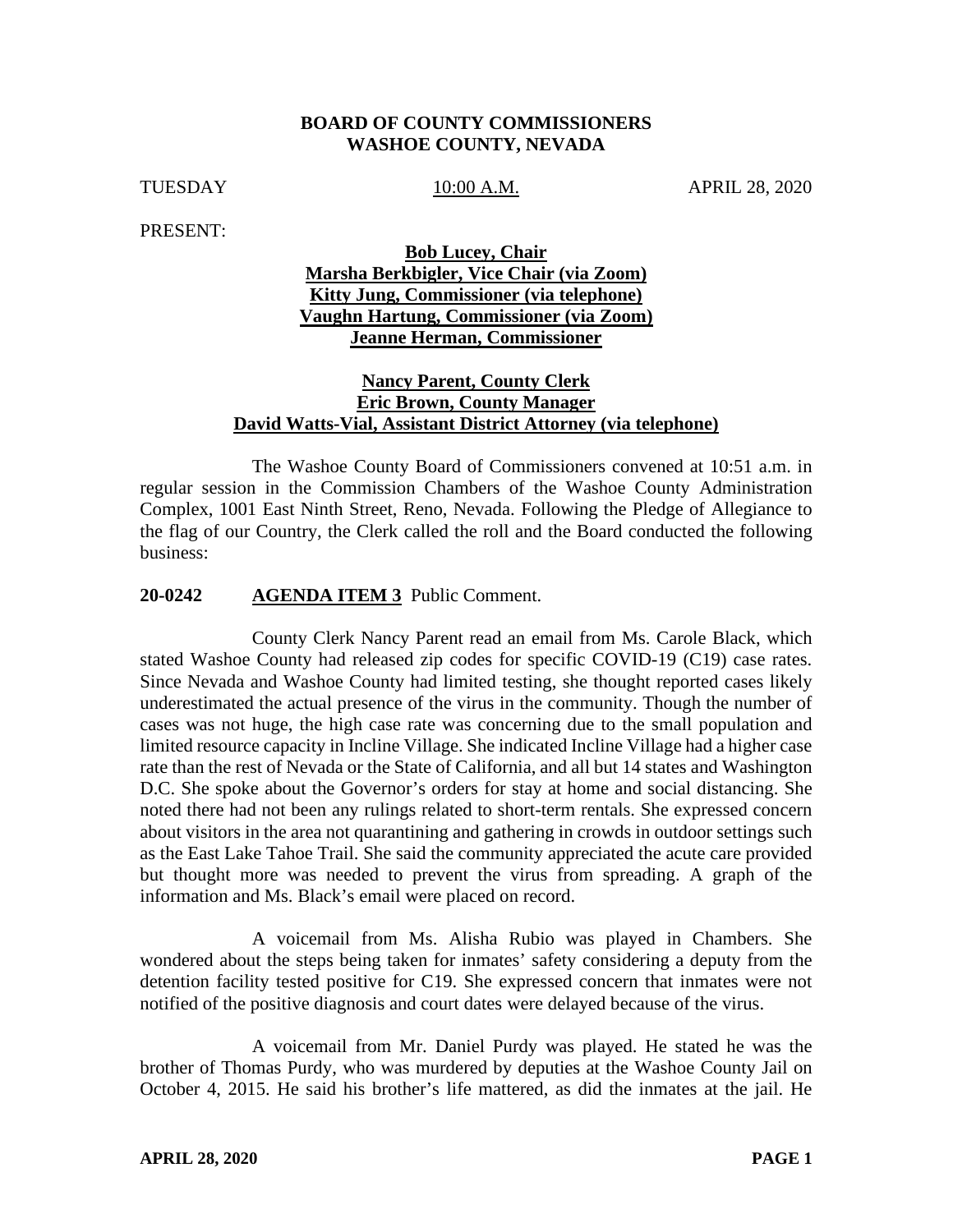indicated it was recently reported that a deputy from the detention facility tested positive for C19. He wanted an agenda item specifically to provide an update on the measures being taken to protect inmates from C19. He noted the facility was mandated by Nevada Revised Statutes to protect the inmates, opining that deputies were not doing their jobs when men were smothered to death. He asked deputies to protect inmates.

A voicemail from Ms. Annemarie Grant was played in Chambers. She stated she was the sister of Thomas Purdy, who was hogtied by Reno police officers then smothered to death by deputies. She noted the Sheriff announced a deputy at the detention facility tested positive for C19; she thought deputies should be on high alert to protect inmates from this infectious virus. She wondered whether inmates were notified about the positive case. She noted it had been one year since Joshua Dominguez was killed while in the custody of the Sparks Police Department. She questioned why the names of police officers who discharged their firearms at community members were not released to the public. She did not want more families to have to bury their loved ones. She asked for an investigation at the detention facility.

Via the Zoom app, Mr. Cliff Low praised the Board and various County staff members for enabling and expanding public comment during these challenging times. He pointed out the agenda contained a number of public hearings which would only be heard at or after a noted time, but he could not find any times on the agenda for these public hearings. He thought the question of whether the hearings could proceed without a published time could be asked of Assistant District Attorney David Watts-Vial. Mr. Low referenced an article in the *Reno Gazette-Journal* about the collapse of a Truckee Meadows Water Authority (TMWA) flume even though TMWA asserted the flumes were inspected every other week. He hoped this matter would get a thorough public investigation. He also encouraged the Board to inquire what steps NV Energy was taking in terms of preparing their equipment to prevent a catastrophe in northern Nevada like the one that happened in northern California.

# **20-0243 AGENDA ITEM 4** Announcements/Reports.

Commissioner Herman stated she received a bill from the Nevada Association of Counties which she would forward to the County Manager's Office for payment. She indicated she was still searching for property for people to shoot safely and she located an area on Bureau of Land Management land near Red Rock Road. She noted she provided a map of the property at the Board of Fire Commissioners' meeting. The property was in an open area with a quarry and minimal vegetation. She mentioned NV Energy had been working to clear areas around services and transmission sites for years. She said she was waiting for information about using the money from marijuana sales for cleanup in Sun Valley. She thought residents had been patient but were getting tired of waiting. Many calls were received from citizens in the north valleys about Waste Management (WM) neglecting to pick up extra garbage bags due to C19. She brought up that people were homebound and creating more garbage, and she thought WM should make more of an effort.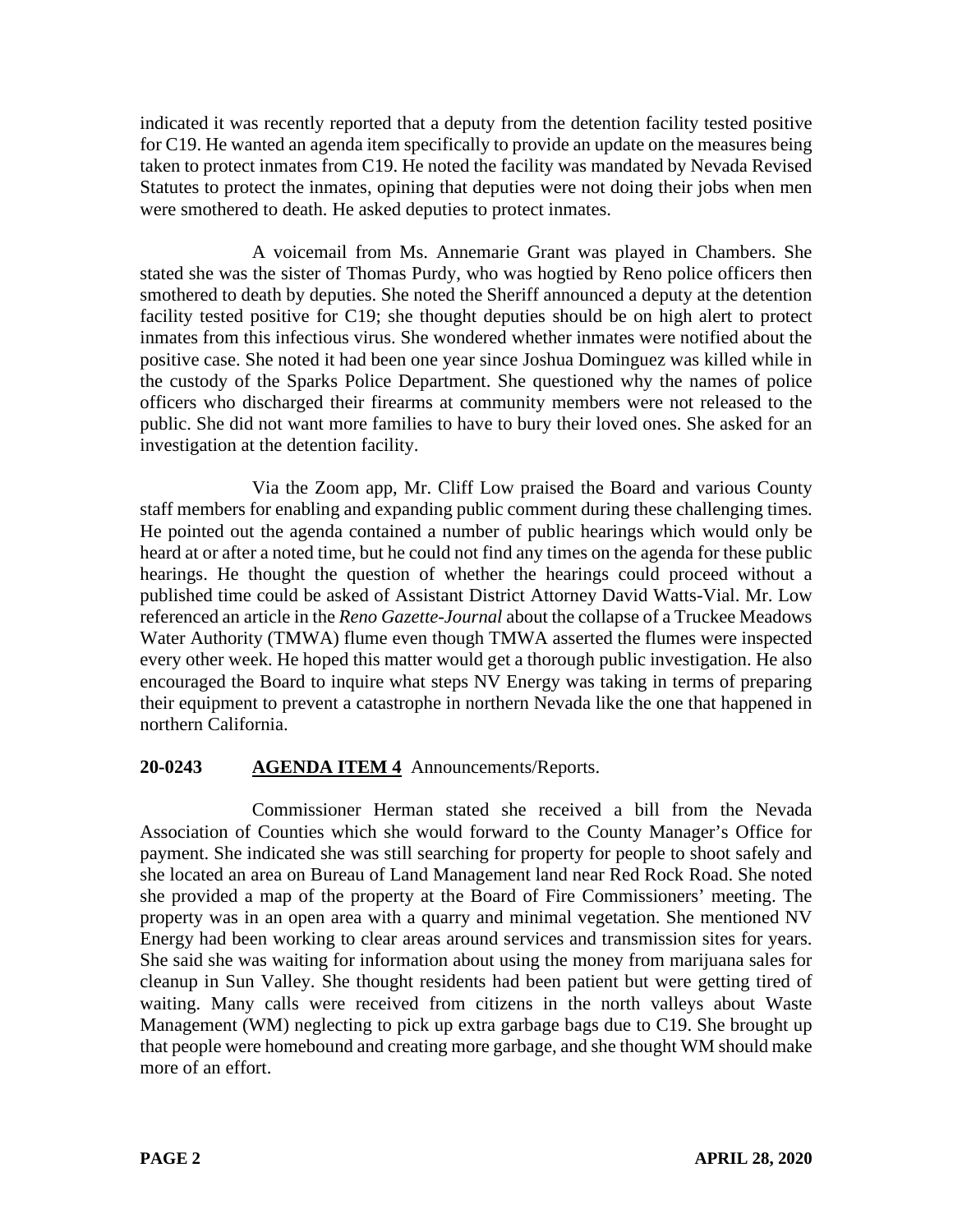Commissioner Jung asked County Clerk Nancy Parent to forward the voicemails heard during public comment to the Sheriff because that was his area of concern. She requested an update related to the handling of infectious diseases at the detention facility. She recognized the Sheriff was working to reduce the jail population, but she thought he should be aware of the voicemails. She wanted the appropriate agency to conduct a presentation which clarified the definition of congested and uncongested areas, who was responsible for those designations, and how often were the designations were updated. She also requested a staff presentation, not a map or an email, of all vacant properties in Washoe County owned by the County. She wondered when the US Weather Service's presentation about projections for the upcoming season would be heard. She indicated marijuana taxes had not been deeply discussed and she wanted a staff update about marijuana tax collections for every related business, specifically where the money was going and what policy had been directed. She agreed with Commissioner Herman that those funds would do a lot of good in Sun Valley, especially on Quartz Lane and other areas with abandoned cars. She stated WM needed to make a presentation. She conceded WM suspended curbside pickup of overflow garbage as a way of protecting their workers, but she believed rate increases were not right given the reduction in performance.

Commissioner Hartung stated he had been working on an incremental plan to reopen businesses in Washoe County. He wanted to have an item on the next agenda to review the plan with the goal being to give it to the Governor to potentially apply the same methodologies already in practice for essential businesses to non-essential businesses. He thought there was some direct correlation with the practices. He stated the County Manager had a copy of the plan and Assistant County Managers Dave Solaro and Kate Thomas had reviewed it.

Chair Lucey noted the discussed items would be placed on an upcoming agenda. He stated he received calls about the County moving through this pandemic in the best way to flatten the curve and address the needs of the massive outbreak. He thanked the Health District, the Incident Commanders, and the County Manager's Office for addressing the growing pandemic. He agreed with the Commissioners that discussions about identifying needs and reopening the community needed to occur. He wanted to know the process for rapid based testing in the region and thought guidelines needed to provide a platform for businesses to reopen. He admitted it would be challenging for some businesses to reopen after 47 days without support from the County. He asserted the upcoming times would be challenging and could be difficult to get consumers' confidence back. He thought it was everyone's responsibility to open safely with a new reality after the C19 pandemic. He asked the County Manager to identify processes to ease some of the guidelines and ordinances that would allow for businesses to recover. He wanted to work with the Cities of Reno and Sparks to be cohesive in the message to the community. He stated he had been in contact with the Sheriff, who was diligently working to maintain the vulnerable population of inmates within his care as well as his staff. He agreed a presentation from Sheriff's Office staff would be beneficial.

County Manager Eric Brown stated the next C19 town hall meeting was scheduled for Friday, May 1 at 1:00 p.m. on the City of Reno's Facebook page and on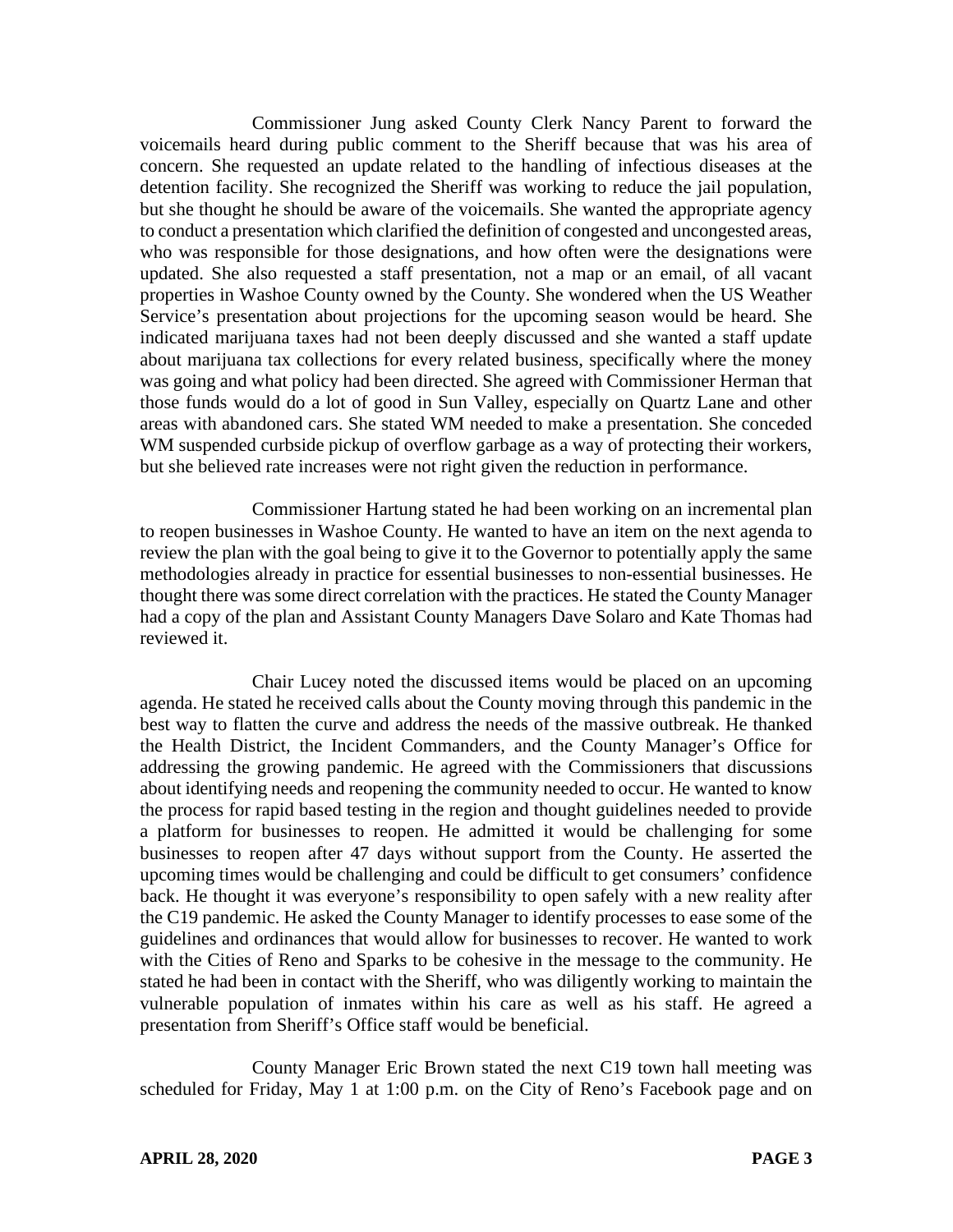KOLO TV. This town hall would highlight the Latino community with various members from healthcare, public safety, and the City of Reno discussing the steps to be taken regarding the C19 crisis. He said he directed a letter to WM a few weeks ago requesting them to reconsider the impending rate increase, but no response had been received. He indicated the agenda was full so there would be no Health Officer update during this meeting, but the County would focus on getting testing levels increased. A session was planned with various members of the healthcare and logistical communities to determine the process to increase testing. He hoped an update would be possible at the next meeting. He indicated he would invite WM to present to the Board. He stated his staff would reach out to all Commissioners individually regarding policy changes to citizen advisory boards. He mentioned he was working with the District Attorney's Office to publish an updated public records request policy.

Commissioner Hartung stated his previous request would exceed the twohour rule, but he hoped the County Manager would have the authority to delegate the resources in order to produce the matrix necessary for the Board to make choices and requests for the plan.

**20-0244 AGENDA ITEM 5** Appearance and presentation by Deanna Spikula, Registrar for Washoe County and Wayne Thorley, Deputy Secretary of State for Election, State of Nevada to cover 2020 election update, including the all mail in primary and implementation of same day registration.

Registrar of Voters (ROV) Deanna Spikula conducted a PowerPoint presentation via the Zoom app, a copy of which was placed on file with the Clerk, and reviewed slides with the following titles: 2020 Election Preparations; New; 2020 Primary Election; Same Day Registration (AB345); Fraud Protections for Same Day Registration; Cybersecurity Update; and Questions.

Ms. Spikula explained the form to submit a complaint was on the ROV website or it could be sent to an individual or completed in person. She noted staff would track any complaints using QScend software.

Ms. Spikula highlighted the updated application for the upcoming election, which would include a reporting tool for mapping precinct results. She noted unofficial results would be posted to the website on election night after all polls had closed and would continue until the election was canvassed by the Board of County Commissioners. A change was made to election night reporting, she said, which was passed by Assembly Bill (AB) 345; absentee and mail ballots would be counted if postmarked by election day and received within seven days of the election. Provisional ballots would only be cast after verification by the ROV's office and the State. She mentioned close races could be impacted and unofficial results would not be released until all eligible ballots were accounted for. She thanked Technology Services for the development of wait time applications and the enhanced election result tools.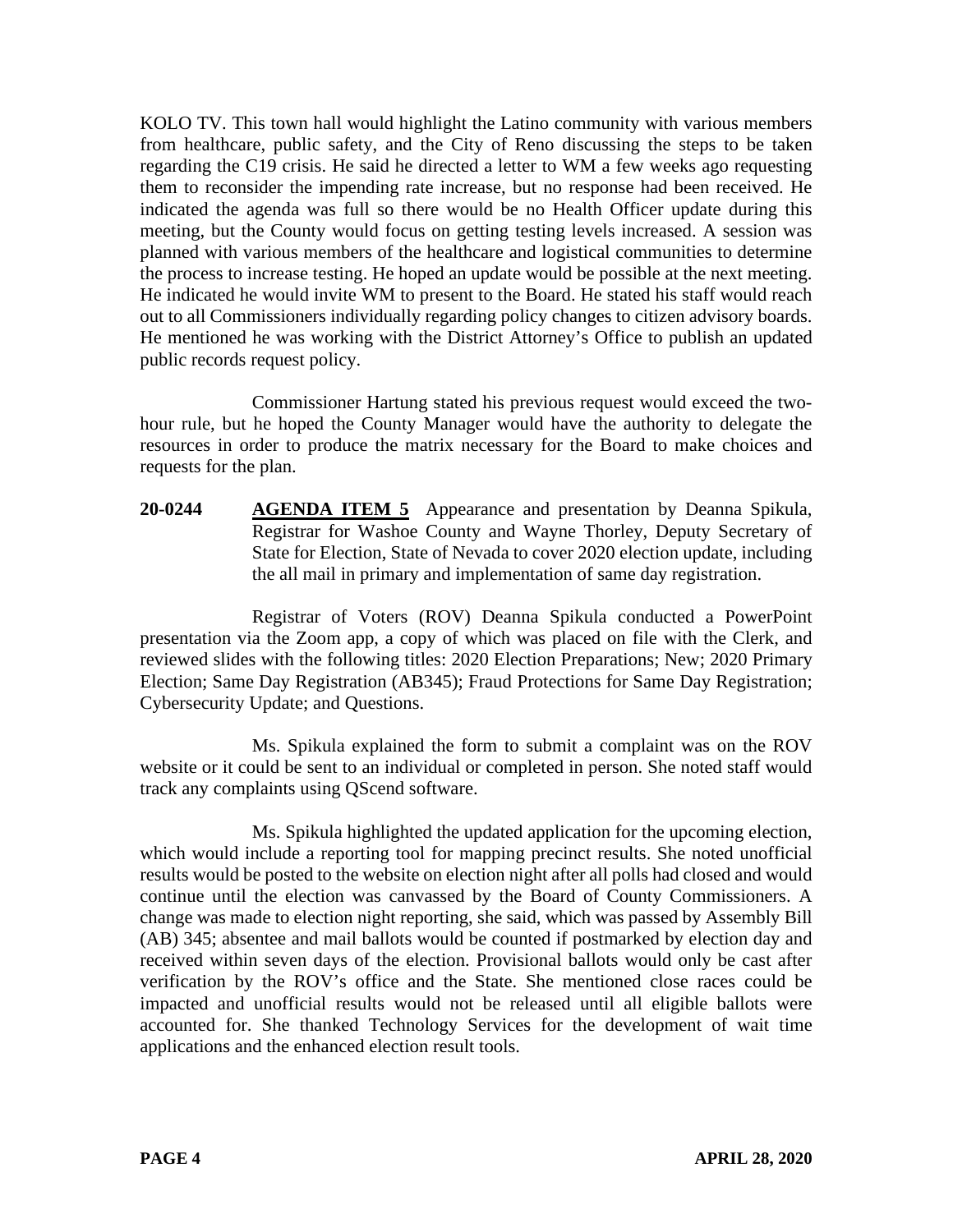Ms. Spikula stated poll worker retention was a concern for the ROV, but they were able to increase poll workers' compensation with Commissioner Jung's help. A poll worker committee was established and met monthly to discuss ways to improve polling places and processes.

Via the Zoom app, Deputy Secretary of State for Elections Wayne Thorley said he appreciated the invitation to present to the Board. He stated having security processes in place was important for in-person voting as well as absentee voting. He noted testing and auditing processes for the voting and tabulation equipment remained the same, and logistical and accuracy testing to ensure functionality would occur prior to the election. He commented normal post-election audits would be conducted to verify the accuracy of the election results. He said Ms. Spikula reviewed many of the security measures taken to ensure no individual registered to vote in more than one area and that each cast only one ballot. To ensure accuracy, the same security processes applied to same-day registration. He indicated provisional ballots were important and would not be counted until the multicast ballot report had been run to verify that no duplicate votes took place. Voters who cast more than one ballot would be reported to law enforcement as necessary. He said election security was the top priority of the Secretary of State's Office since the nation's election infrastructure was designated as critical infrastructure in January 2017. They had been working with counties to implement several security enhancements to voting equipment and other non-voting technology. Congress provided grant money for the Help America Vote Act, which was used to implement some of the programs.

Ms. Spikula said they were working hard to get the election ready. She stated they had great support from the Secretary of State's Office. At this point, the audio feed encountered issues and Ms. Spikula was not audible.

Commissioner Herman indicated this was a big responsibility every election year, and she did not know how they got everything done. She had received calls from people expressing concerns and she wondered about ballots being sent to deceased persons in the County. Every year, people wrote on the ballot that the person was deceased and the postmaster sent the ballot back to the ROV. She questioned the process to keep voter information correct and up to date. Ms. Spikula said they relied on information from the Social Security Administration, the post office, and the Secretary of State's Office. Her comments became inaudible due to technical difficulties and Chair Lucey asked Ms. Spikula to follow up with Commissioner Herman offline.

Commissioner Jung stated she missed the information about the process for same-day registration. Mr. Thorley restated the processes as explained earlier in the PowerPoint presentation.

Chair Lucey asked Ms. Spikula to follow up with the Commissioners Herman and Jung regarding their concerns.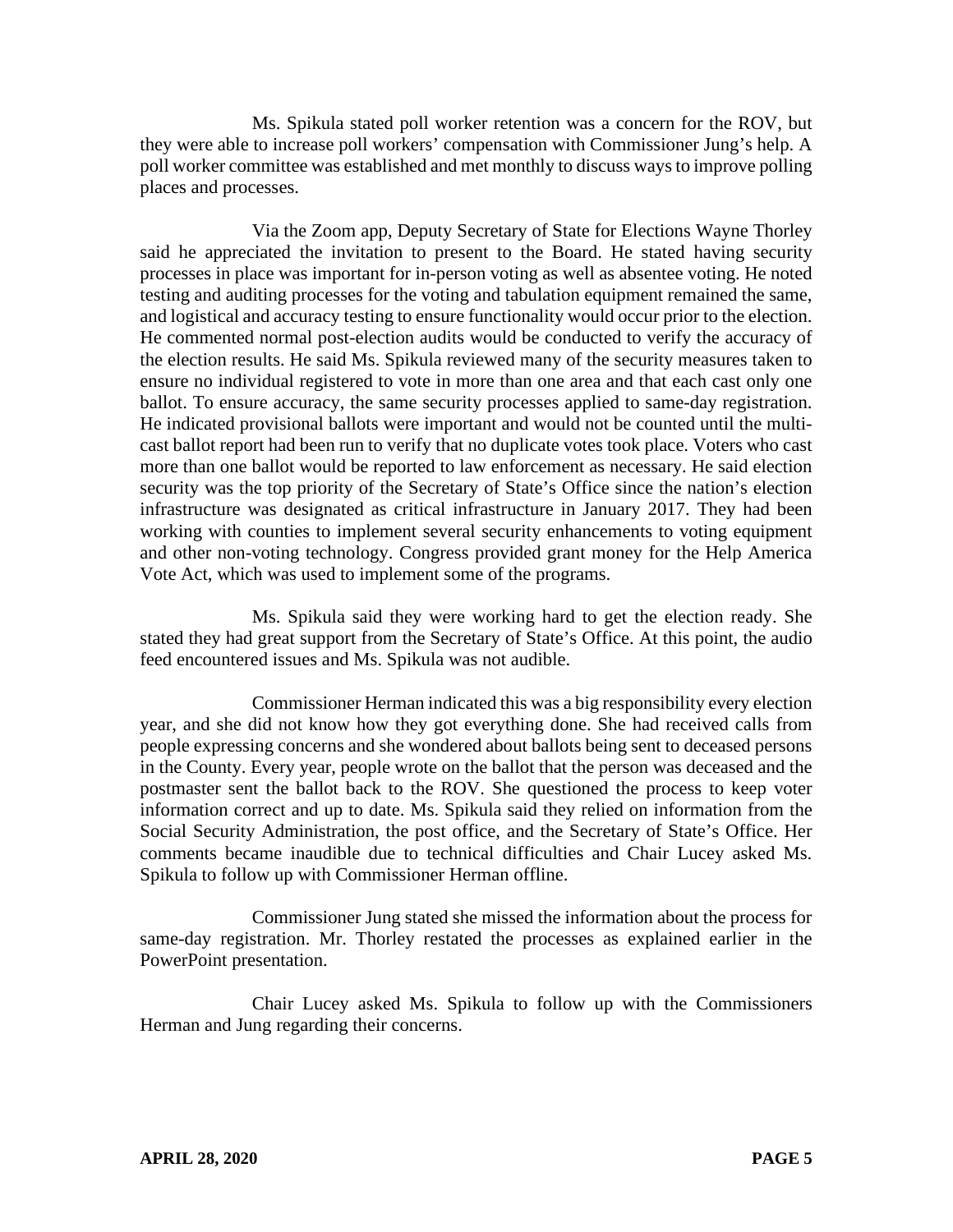Commissioner Jung said she understood polling places were open on Election Day because of AB345. If that was correct, she did not need a response from the ROV.

Chair Lucey thanked Ms. Spikula and Mr. Thorley for the presentation.

On the call for public comment, Ms. Mary O'Donnell was called to speak, but it was determined she was not on the correct call.

# **CONSENT AGENDA ITEMS** – **6A THROUGH 6G4**

- **20-0245 6A** Approval of minutes for the Board of County Commissioners' special meeting of March 31, 2020. Clerk. (All Commission Districts.)
- **20-0246 6B1** Recommendation to approve a Water Rights Deed to re-convey 5.00 acre-feet of water rights from Washoe County to James T. Richardson and Cynthia M. Richardson, Trustees of The Richardson 1998 Family Trust Agreement, dated September 3, 1998. Community Services. (Commission District 5.)
- **20-0247 6B2** Recommendation to approve: 1) a Lease Agreement between ECOL Partnership and Washoe County for a thirty-six month term, commencing May 1, 2020 through April 30, 2023, for occupancy at 250 S. Rock Blvd. #100 in the amount of [\$75,693.60 annually, plus \$2,365.43 monthly for common area maintenance]; and 2) a Lease Agreement between ECOL Partnership and Washoe County for a twelve month term, commencing May 1, 2020 through April 30, 2021, for occupancy at 250 S. Rock Blvd #126 in the amount of [\$15,840 annually, plus \$540 monthly for common area maintenance] for the Registrar of Voters' voting machines and equipment management. Community Services. (All Commission Districts.)
- **20-0248 6C** Recommendation to approve budget amendments totaling an increase of [\$81,739.00] in both revenue and expense to the FY20 Marijuana/Vaping Surveillance Grant retroactive to April 1, 2020 through June 30, 2021 and if approved, direct the Comptroller's office to make the appropriate budget amendments. Health District. (All Commission Districts.)
- **20-0249 6D** Recommendation to approve the 2019 Justice Assistance Grant (JAG) Program Award (2019-DJ-BX-0830), Office of Justice Programs, Bureau of Justice Assistance through the City of Reno, Reno Police Department [\$63,630.00, no County match required] for purchase of Law Enforcement equipment, Law Enforcement related training and travel, and overtime for the retroactive grant term of October 1, 2018 - September 30, 2022 and if approved, direct the Comptroller's Office to make the necessary budget amendments. Sheriff. (All Commission Districts.)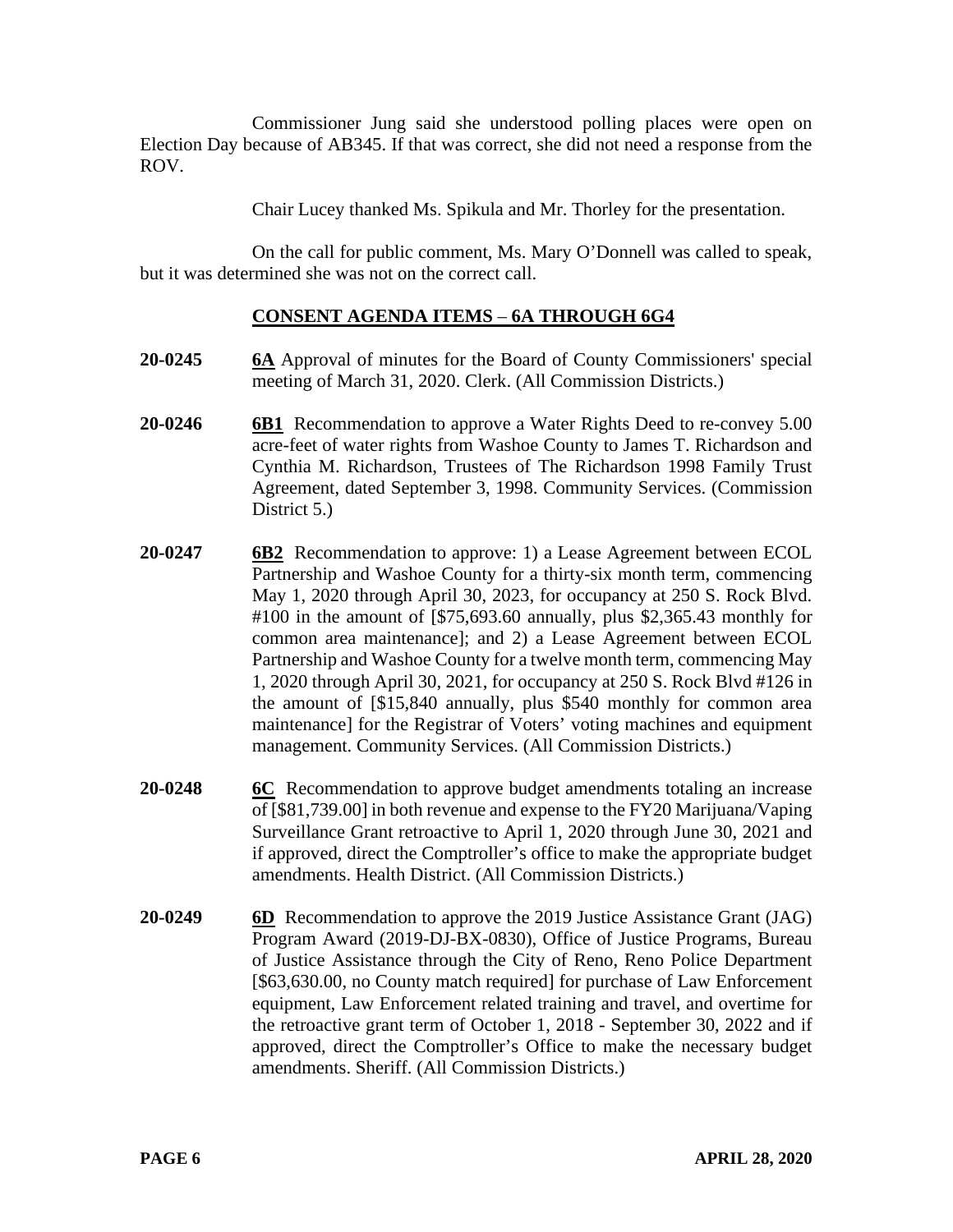- **20-0250 6E1** Recommendation to (1) approve authorization to travel and travel reimbursements for two non-County employees (community partners) in the approximate amount of [\$3,700], to attend the National Criminal Justice Training Center's Multidisciplinary Team Response to Child Sex Trafficking training using grant funds provided by the Children's Justice Act (CJA); (2) retroactively approve food purchases, and future food purchases by approving FY20 budget adjustments moving [\$6,081.10] into the food purchases item budget in Fund 228 - CPS (net impact to CPS Fund is zero); moving [\$3,000] into the food purchases line item budget in Fund 221 - Indigent Assistance (net impact to Indigent Assistance Fund is zero), and moving [\$500] into the food purchases line item budget in Fund 225 – Senior Services (net impact to Senior Services Fund is zero); and direct the Comptroller's Office to make the necessary budget adjustments. Human Services Agency. (All Commission Districts.)
- **20-0251 6E2** Recommendation to accept the FY20 Senior Mental Health subaward from the State of Nevada Division of Public and Behavioral Health (DPBH) to provide mental health support for seniors in the amount of [\$75,000; no county match] retroactive from October 1, 2019 through September 30, 2020; authorize the Director of the Human Services Agency to retroactively execute the grant documents; and direct the Comptroller's Office to make the necessary budget amendments. Human Services Agency. (All Commission Districts).
- **20-0252 6E3** Recommendation to approve Third Amendment to the Child Welfare Collaborative Agreement with Casey Family Programs, in the amount of [\$65,000; no County match] retroactive from January 1, 2020 through December 31, 2020 to facilitate family reunification and permanency for children and reduce foster care reentries; authorize the Director of Human Services Agency to retroactively execute Agreement documents; and direct the Comptroller's Office to make the necessary budget amendments. Human Services Agency. (All Commission Districts.)
- **20-0253 6F** Recommendation to approve the change of the Senior Financial Analyst (position number 70006603) from part-time to full-time (40 hour/1 FTE) effective May 1, 2020; and authorize Human Resources to make the necessary changes. No fiscal impact to Washoe County. Increase cost to TRFMA of approximately \$24,380. (All Commission Districts.)
- **20-0254 6G1** Recommendation to approve the letter of intent submitted in lieu of an Interlocal Agreement between the County of Washoe and the Office of the Nevada Secretary of State for the reimbursement, from Federal Help America Vote Act (HAVA) funds received by the Secretary of State, for the cost of equipment and related services for the ISO (Isolated and Dedicated) and the MFA (Multifactor Authentication) projects in the amount of [\$58,047.83] (not to exceed \$60,000.00). No match required. The award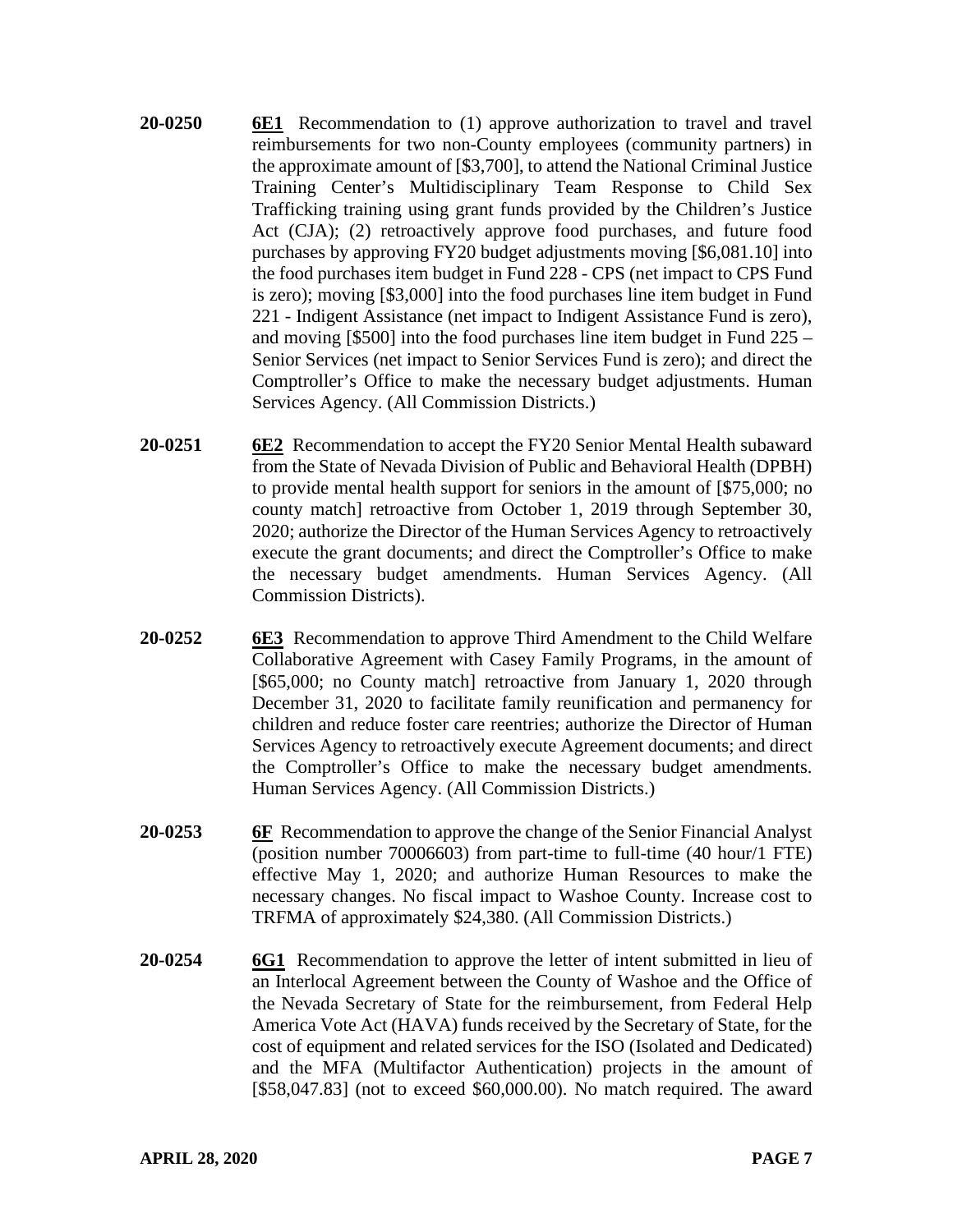period is retroactive from February 27, 2020 through August 1, 2020. If approved, direct the Comptroller's Office to make the necessary budget amendments. (All Commission Districts.)

- **20-0255 6G2** Accept Registrar of Voters' report of the Early Voting location and schedule for the 2020 Primary Election per NRS 293.3561 (2b). (All Commission Districts.)
- **20-0256 6G3** Approve Interlocal Agreement between the County of Washoe and the City of Sparks for election services provided by Washoe County for the 2020 primary and general elections (approximate reimbursement received by the County will vary according to number of registered voters, candidate races and questions placed on the ballot by City of Sparks). (All Commission Districts.)
- **20-0257 6G4** Approve Interlocal Agreement between the County of Washoe and the City of Reno for election services provided by Washoe County for the 2020 primary and general elections (approximate reimbursement received by the County will vary according to number of registered voters, candidate races and questions placed on the ballot by City of Reno). (All Commission Districts.

There was no public comment on the Consent Agenda Items listed above.

On motion by Commissioner Hartung, seconded by Commissioner Herman, which motion duly carried on a 5-0 vote, it was ordered that Consent Agenda Items 6A through 6G4 be approved. Any and all Resolutions or Interlocal Agreements pertinent to Consent Agenda Items 6A through 6G4 are attached hereto and made a part of the minutes thereof.

# **BLOCK VOTE – 7 THROUGH 12**

**20-0258 AGENDA ITEM 7** Recommendation to approve a contract extension to the Agreement for Full Service Operation and Maintenance of Washoe County Sewer Facilities with SPB Utility Services, Inc., retroactively to January 1, 2020 through the end of calendar year 2024, [estimated monthly operation cost of \$112,788 for calendar year 2020; and an estimated annual budget of \$500,000 for Major and Minor Maintenance for calendar year 2020], costs subject to the annual CPI increases. Community Services. (All Commission Districts.)

There was no response to the call for public comment.

On motion by Chair Lucey, seconded by Commissioner Jung, which motion duly carried on a 5-0 vote, it was ordered that Agenda Item 7 be approved.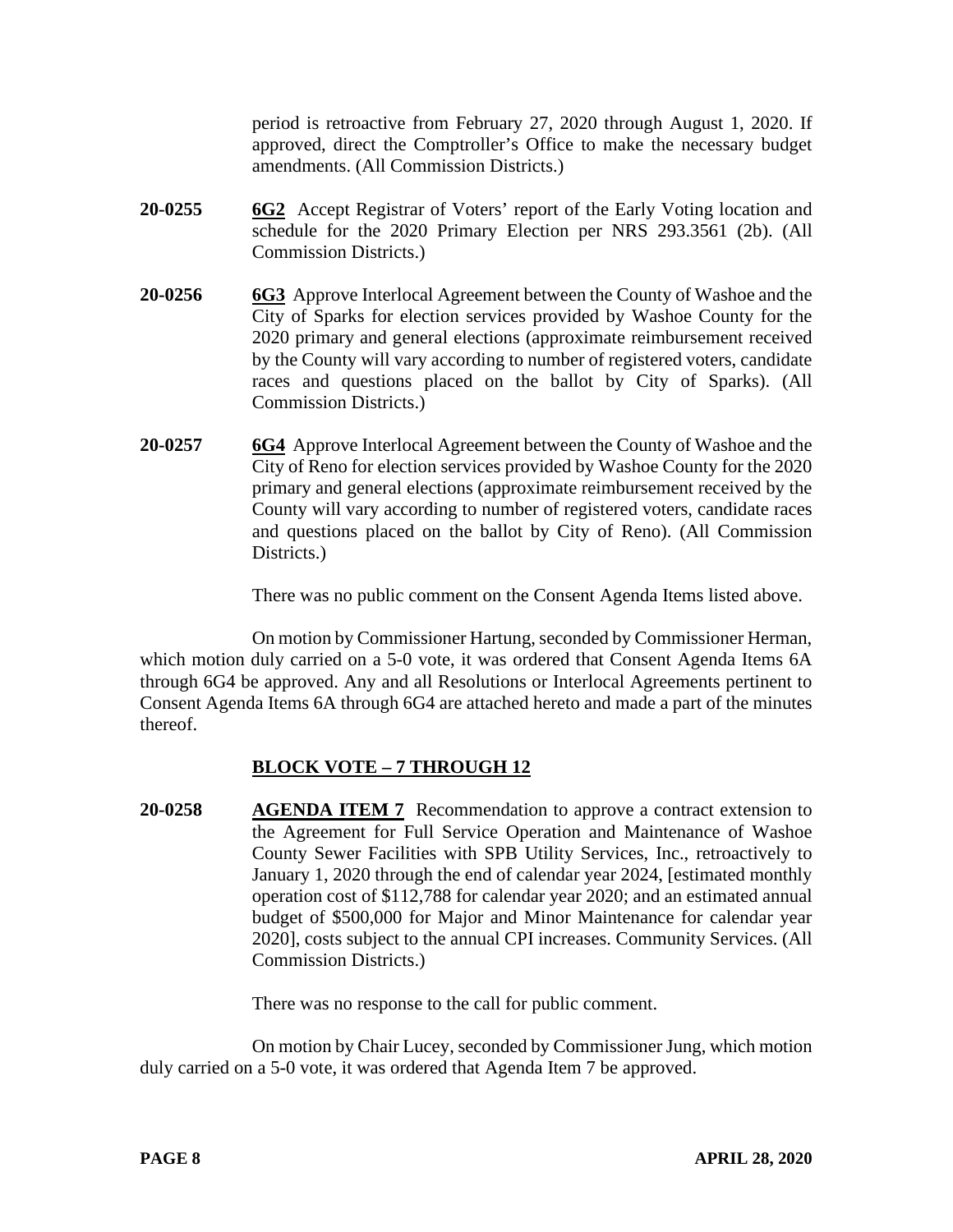**20-0259 AGENDA ITEM 8** Recommendation to approve a request to initiate proceedings to amend the Washoe County Code (Chapter 70 - Vehicles and Traffic) pursuant to a request by Commissioners to allow for additional personnel classifications that can issue parking citations; and direct the County Clerk to submit the request to the District Attorney for preparation of a proposed ordinance, pursuant to Washoe County Code Section 2.030 and 2.040. Community Services. (All Commission Districts.)

There was no response to the call for public comment.

On motion by Chair Lucey, seconded by Commissioner Jung, which motion duly carried on a 5-0 vote, it was ordered that Agenda Item 8 be approved and directed.

**20-0260 AGENDA ITEM 9** Recommendation to approve the FY20 Community Case Managers grant from the State of Nevada Division of Public and Behavioral Health (DPBH) to assist clients with a serious mental illness moving from chronic homelessness into transitional and permanent housing in the amount of [\$240,000; no county match] retroactively from October 1, 2019 through September 30, 2020; authorize the Director of Human Services to execute the grant; and direct the Comptroller's Office to make the necessary budget amendments. Human Services Agency. (All Commission Districts.)

There was no response to the call for public comment.

On motion by Chair Lucey, seconded by Commissioner Jung, which motion duly carried on a 5-0 vote, it was ordered that Agenda Item 9 be approved, authorized, and directed.

**20-0261 AGENDA ITEM 10** Recommendation to accept a sub-grant award from the State of Nevada, Division of Child and Family Services (DCFS) in the amount of [\$171,055; no county match] retroactive from October 1, 2019 through September 30, 2020, to support foster care and adoption recruitment and training efforts. Authorize the Director of Human Services Agency to retroactively execute the sub-grant award and direct the Comptroller's Office to make the necessary budget amendments. Human Services Agency. (All Commission Districts.)

There was no response to the call for public comment.

On motion by Chair Lucey, seconded by Commissioner Jung, which motion duly carried on a 5-0 vote, it was ordered that Agenda Item 10 be accepted, authorized, and directed.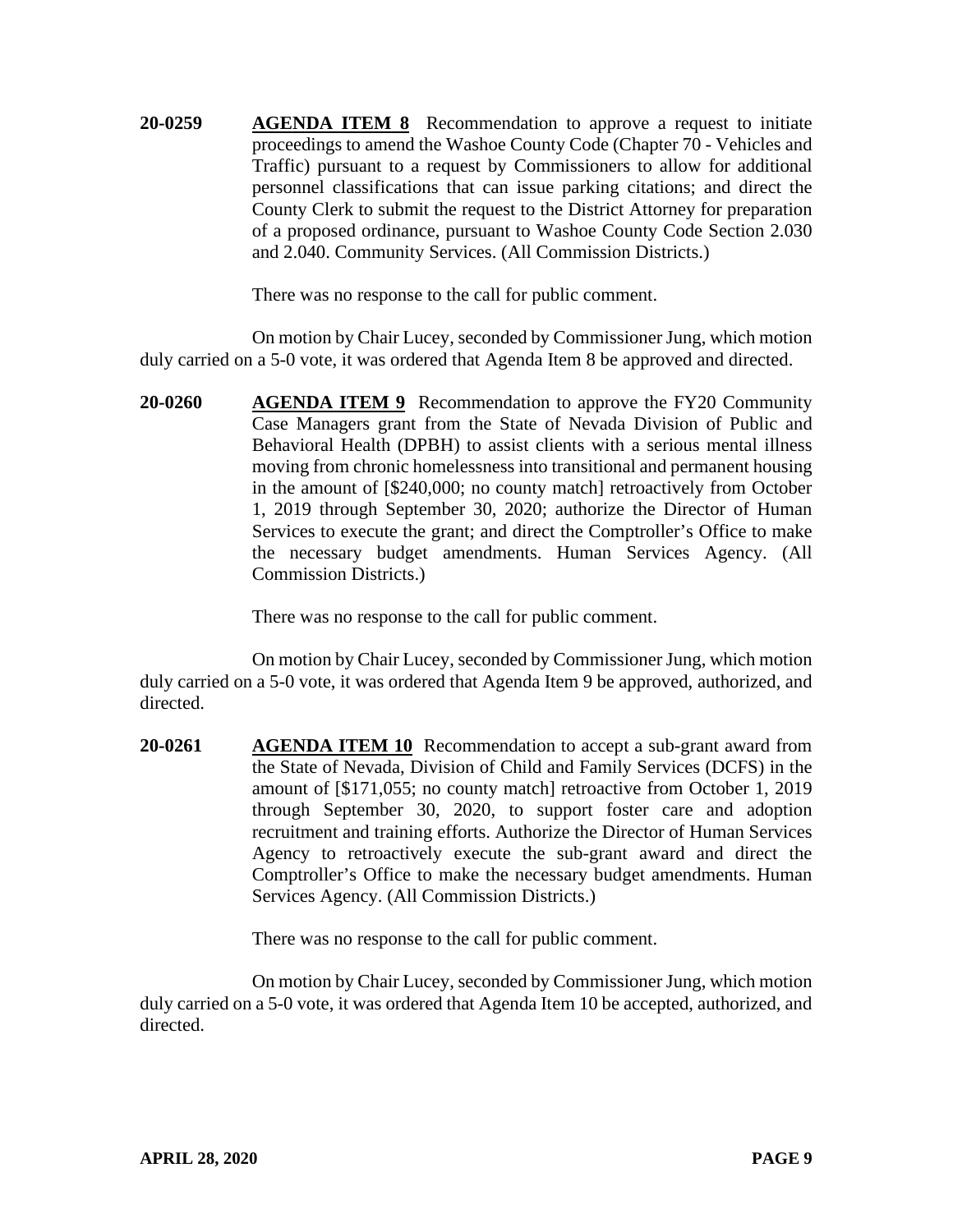**20-0262 AGENDA ITEM 11** Recommendation to accept a partial FY20 Victims of Crime Act (VOCA) sub-grant award from the State of Nevada, Division of Child and Family Services in the amount of [\$557,903; \$139,476 County match] retroactive for the period of July 1, 2019 to June 30, 2020; authorize the Director of the Human Services Agency to retroactively execute the subgrant award and related documents; direct the Comptroller's Office to make the necessary budget amendments. Human Services Agency. (All Commission Districts.)

There was no response to the call for public comment.

On motion by Chair Lucey, seconded by Commissioner Jung, which motion duly carried on a 5-0 vote, it was ordered that Agenda Item 11 be accepted, authorized, and directed.

**20-0263 AGENDA ITEM 12** Recommendation to approve the award for the FY20 Nutrition Services Incentive Program (NSIP) grant from the State Aging and Disability Services Division (ADSD) to support food costs for senior congregate and home delivered meals in the amount of [\$248,240; no county match] retroactive from October 1, 2019 through September 30, 2020, authorize the Director of Human Services Agency to retroactively execute the grant documents, and direct the Comptroller's Office to make the necessary budget amendments. Human Services Agency. (All Commission Districts.)

There was no response to the call for public comment.

On motion by Chair Lucey, seconded by Commissioner Jung, which motion duly carried on a 5-0 vote, it was ordered that Agenda Item 12 be approved, authorized, and directed.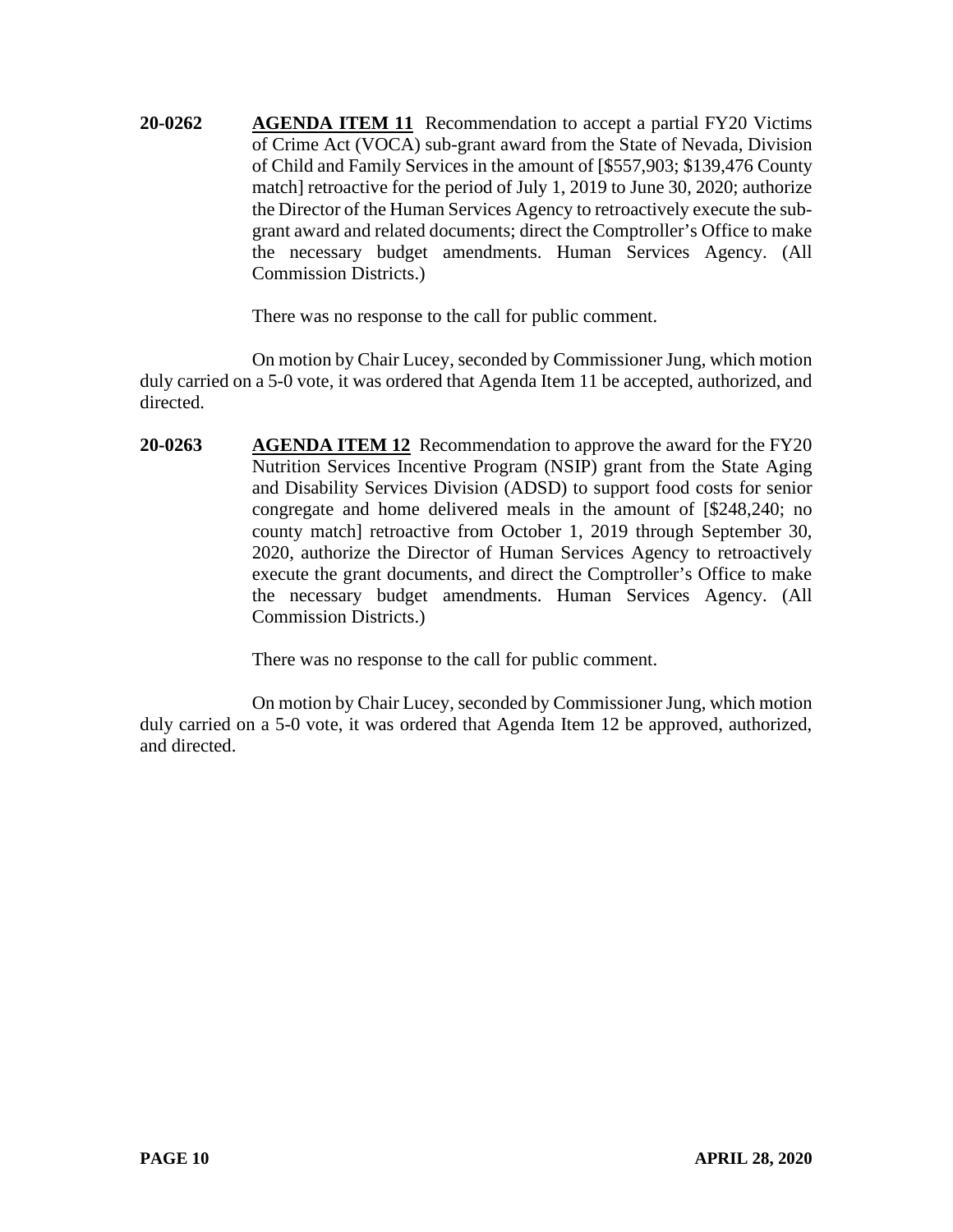**20-0264 AGENDA ITEM 13** Determination whether a material breach of the contract between Washoe County and VOTEC Corporation for the purchase of hardware and software for the WelcomeVoter Kiosk has occurred. If so, possible termination of the contract, on the recommendation of the Registrar of Voters and Washoe County Technology Services. Determination of a material breach of contract by VOTEC will include but not be limited to whether VOTEC adequately provided a system of software and voter kiosks that allow for same-day voter registration and communication within the system and amongst the kiosks so that voters can only register and vote once, as well as a means of properly testing the system prior to an actual election. This contract was meant to serve as the county's means of accommodating same-day voter registration and other requirements set forth in AB 345 of the 2019 legislative session. The funding for the contract was provided by the state in the amount of \$445,850. (All Commission Districts.)

Via the Zoom app, Chief Executive Officer of VOTEC John Metcalf stated they developed their system in conjunction with most of the region and the Secretary of State's Office. He believed there was an impetus for commonality among the counties for their voter registration and electronic poll votes, which were often considered a direct extension of voter registration, especially since AB345. He stated VOTEC was going in the right direction for Washoe County in the long term and one person in each voting location would be connected to the current voter registration system. He opined they were not in breach of contract because the specifics listed in the termination letter were not referenced in the VOTEC/County contract or the 3-party contract that predated it. He thought there was not a valid cause for termination of the contract, and it would be a poor framework for the County to proceed with termination. He wanted to open the discussion and review the agenda items, hoping the County was not in a rush to terminate the contract. He believed VOTEC was the preferred type of voter check-in because it honored so many aspects of voter participation in the process that no other poll did. He indicated other counties saw merit in their system, but he could understand any stress that caused the Registrar of Voters (ROV) to favor an in-house solution. He commended ROV Deanna Spikula for having a handle on all aspects of the upcoming election. He asked whether this could be investigated rather than a quick decision to terminate the contract.

Via the Zoom app, Ms. Spikula stated it was important to understand they had outlined deadlines and needed the completed software package prior to April 1. She emphasized the issues training poll worker without a software package, adding it was also important to have printed materials for poll workers. She indicated they were unable to test and integrate the program with the voter database, print materials, or ensure reporting and requirements were in place to go live with their system. She believed the risk was too high for the County to continue with this product considering they would be using a poll book during the primary election and had no confidence the WelcomeVoter Kiosk would be able to handle the early voting and election day functionalities they would need to ensure the integrity of election. She said they needed to ensure people could not cross-vote or vote at more than one location. Restrictions related to COVID-19 did not negate the fact they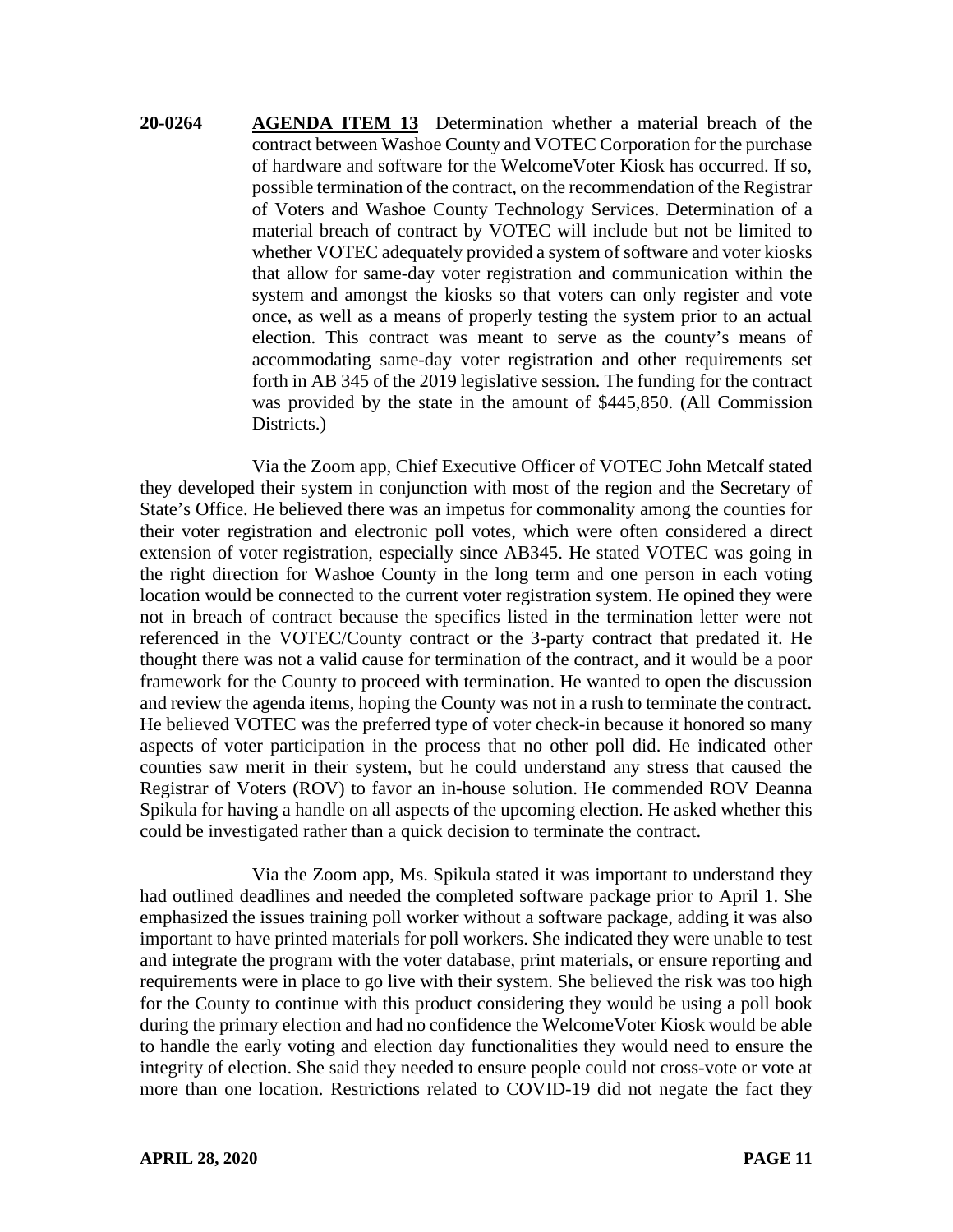needed this product to be in place and functioning by April 1. She said they needed to provide voters the best system available and they had an in-house product that was fully functional and running that also worked accurately with same-day registration. Technology Services agreed with her that the timing of VOTEC's software package did not allow time for implementation for the primary election.

Chair Lucey said he read the item in detail and had conversations with the ROV. It was important to maintain the integrity of the upcoming elections and he did not know why they would continue to operate with the company.

Commissioner Hartung stated the Board put Ms. Spikula in charge of the elections as the ROV, and he thought it was her job to review the equipment and processes, providing good guidelines for a good fair election. He believed the Board should follow her recommendation. Vice Chair Berkbigler thought the information Ms. Spikula presented was fair and equitable for everyone.

On the call for public comment, Mr. Dan Veres was called to speak, but was not present via the Zoom app.

County Clerk Nancy Parent stated she received documents from the Manager's Office, which included email conversations between VOTEC and the ROV, as well as an affidavit of service. She indicated the documents would be placed on the record.

Assistant District Attorney David Watts-Vial encouraged the Board to offer Mr. Metcalf the opportunity to respond to Ms. Spikula's presentation.

Mr. Metcalf referenced a statement made in a letter, alleging that check-in stations were unable to synchronize. He said his programming staff went to the Amazon website set up for Washoe County to test and found the check-in stations were working. He thought there was a misunderstanding by the County's Information Technology (IT) staff. Responding to the criticism that same-day registrations were not coordinated with voter registration ID numbers, he said his programmers showed that was not the case. He opined the ROV was in a rush to replace VOTEC by comparing two solutions and giving VOTEC less effort. He said it would not benefit Washoe County in the long term and he requested a more in-depth conversation related to the service.

Commissioner Hartung moved to approve Agenda Item 13 as outlined in the staff report. Mr. Watts-Vial pointed out the item was a determination of whether a material breach of contract occurred, and the motion would be to terminate the contract for a breach of agreement and staff be directed to provide written notice of that termination to VOTEC.

On motion by Commissioner Hartung, seconded by Vice Chair Berkbigler, which motion duly carried on a 5-0 vote, it was ordered to terminate the contract for a breach of contract and allow staff to provide a letter of termination to VOTEC.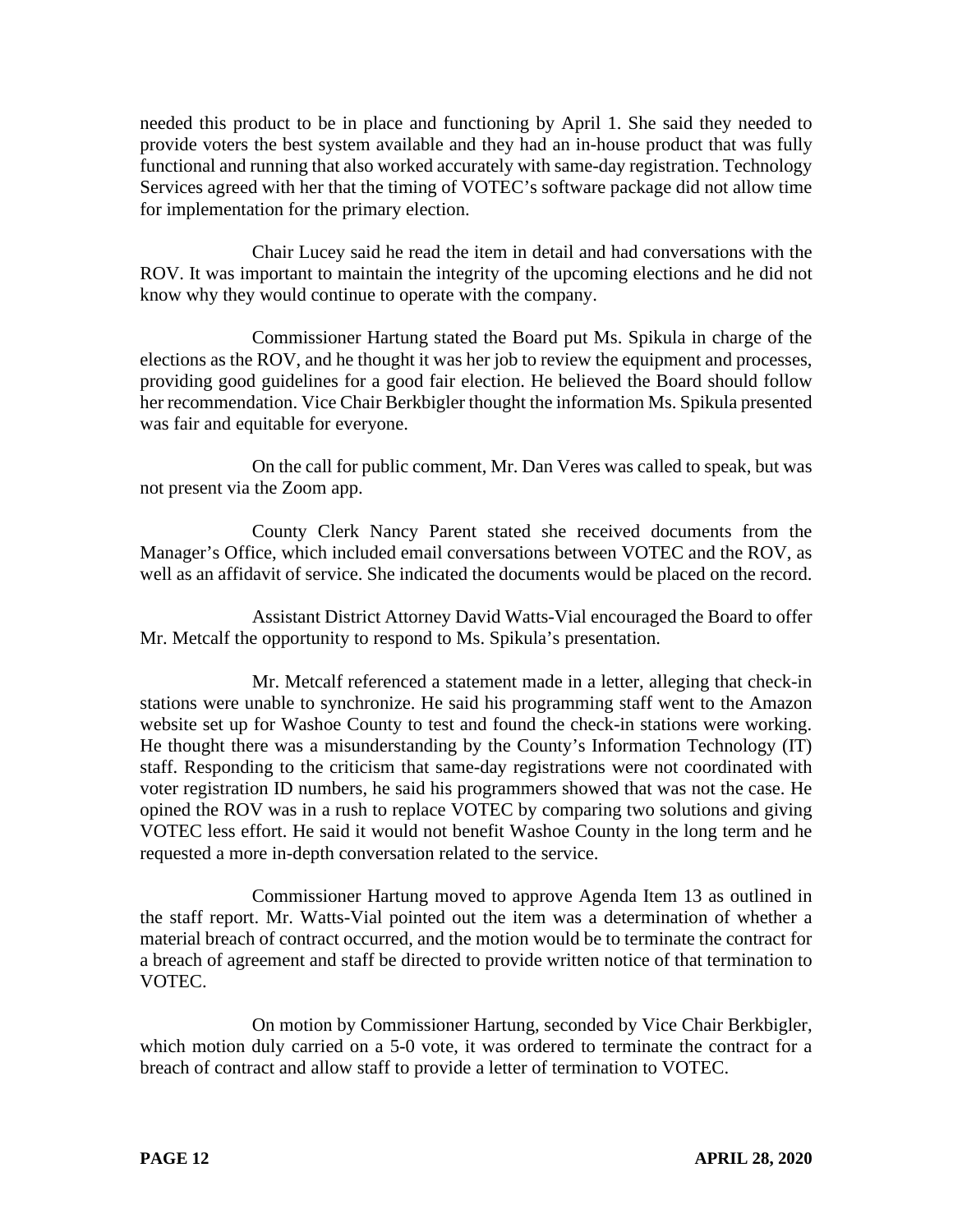#### **PUBLIC HEARINGS**

Chair Lucey said a comment had been made regarding the language on the agenda about public hearings, and he explained they were not time specific and could be heard any time after 10:00 a.m.

**20-0265 AGENDA ITEM 14** Discussion and possible introduction and first reading of an ordinance amending the Washoe County Code by repealing chapter 60 in its entirety, and by enacting a new chapter 60 concerning fire, buildings, and wildlands, containing provisions of the 2018 international fire and wildland- urban interface codes, with modifications, and violations, and providing other matters necessarily connected therewith and pertaining thereto. And, if supported, introduced and read, schedule a public hearing and second reading for 10:00 am on May 12, 2020, to provide for possible adoption of the Ordinance to become effective June 1, 2020. (All Commission Districts.)

The Chair opened the public hearing by calling on anyone wishing to speak for or against adoption of said ordinance. There being no response, the hearing was closed.

Nancy Parent, County Clerk, read the title for Bill No. 1838.

Bill No. 1838 was introduced by Commissioner Hartung, and legal notice for final action of adoption was directed.

**20-0266 AGENDA ITEM 15** Public Hearing: Second reading and adoption of an ordinance amending the Washoe County Code at Chapter 110 (Development Code), by adding new language in Section 110.324.50(e), Monopole Antenna, and Section 110.324.50(f), Lattice Towers, to establish placement standards regulating emergency communication facilities which are owned and operated by governmental agencies. These amendments include the removal of a special use permit requirement for government entities for certain monopoles or lattice towers operated for purposes of emergency communication systems; and other matters necessarily connected therewith and pertaining thereto. Community Services. (All Commission Districts.)

The Chair opened the public hearing by calling on anyone wishing to speak for or against adoption of said ordinance. There being no response, the hearing was closed.

Nancy Parent, County Clerk, read the title for Ordinance No. 1648, Bill No.

1834.

On motion by Commissioner Hartung, seconded by Commissioner Herman, which motion duly carried on a 5-0 vote, it was ordered that Ordinance No. 1648, Bill No. 1834, be adopted, approved, and published in accordance with NRS 244.100.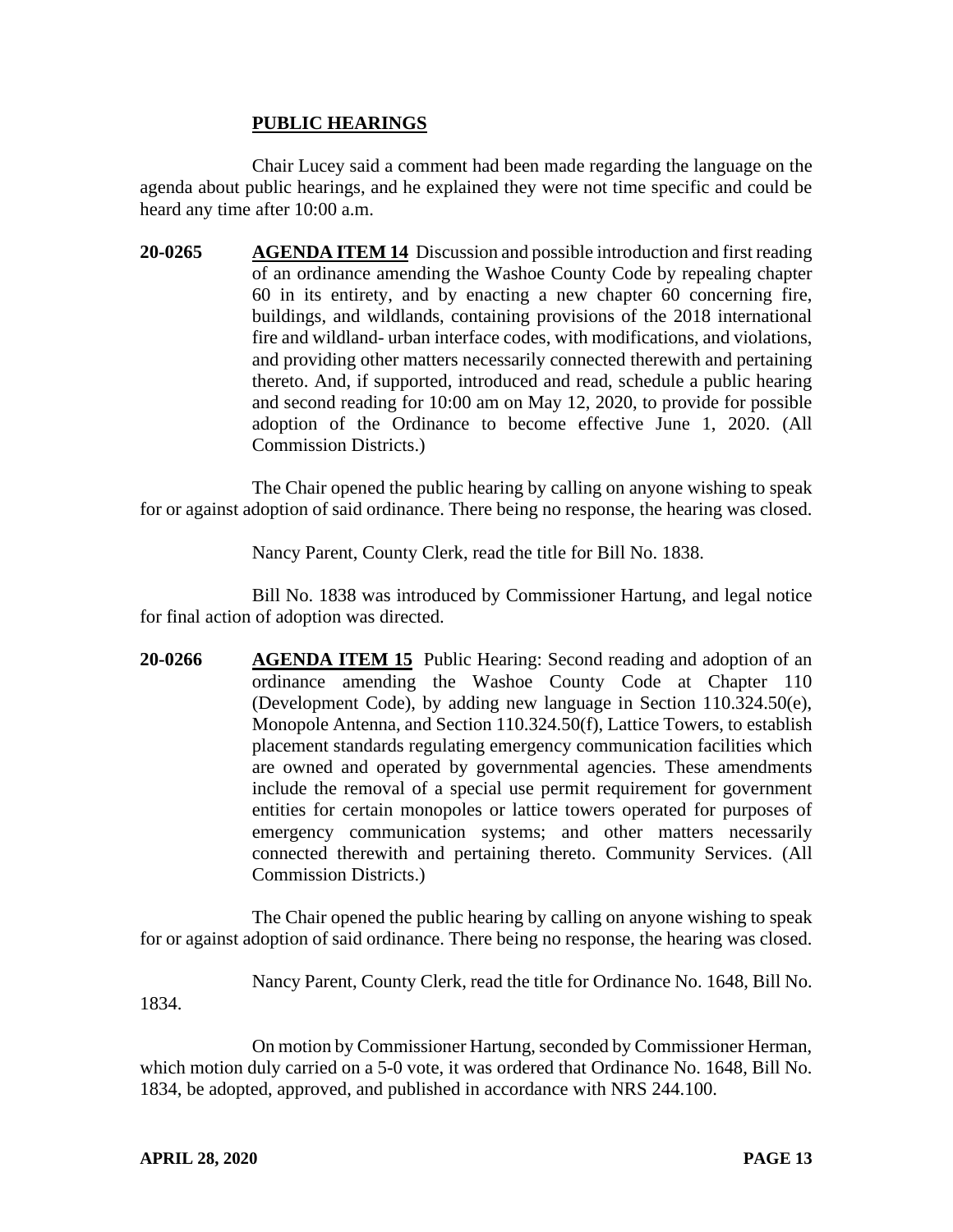**20-0267 AGENDA ITEM 16** Public Hearing: Second reading and possible adoption of an ordinance approving an "Amended and Restated Development Agreement (Sierra Reflections)" originally approved in 2008 (DA08-003) regarding Sierra Reflections Subdivision (approved in 2006 as Tentative Map TM06-001) for World Properties, Inc. The project is a 938 lot, single-family residential, common open space subdivision as authorized in Article 408 of the Washoe County Development Code. This agreement extends the deadline for filing the next in a series of final maps from June 14, 2020 to June 14, 2022;

And

To approve an amendment to conditions of approval for Tentative Subdivision Map Case Number TM06-001 (Sierra Reflections) to update and remove outdated language including the following: 1. Remove Department of Water Resources conditions; Truckee Meadows Water Authority (TMWA) is now the water provider; 2. Remove Vector Control conditions; Washoe County District Health has updated conditions and added conditions for water and grading requirements; 3. Amend Fire Safety provisions with current fire code requirements; and 4. Remove two conditions and updated the other condition for the Regional Transportation Commission (RTC). The project is bordered on the north by Pagni Lane, on the east by old US Highway 395, on the south and as far south as Little Washoe Lake in the Pleasant Valley area. The project encompasses a total of 29 parcels that total approximately 759.6 acres. The parcels are located within the South Valleys Area Plan. The property is located within the South Truckee Meadows/Washoe Valley Citizen Advisory Board boundaries and within Washoe County Commission District No. 2. (APNs 046-060-45 and 47; 046-080-40; 046-090-01, 04 through 18, and 23 through 26; and 046- 100-02 through 04, 07, 09 and 10). Community Services. (Commission District 2.)

County Manager Eric Brown introduced the item.

Nancy Parent, County Clerk, read the title for Ordinance No. 1649, Bill No.

1836.

Assistant District Attorney David Watts-Vial stated the past practice of this Board was to have a second reading and read the title in its entirety, but his office reviewed the Nevada Revised Statutes and there was no requirement for a second reading. However, a public hearing was required. He stated the title could be read in full if any Commissioner had an issue with this new process.

On the call for public comment and via the Zoom app, Mr. Cliff Lowe said this development would result in the largest, most dense area of residences south of Mt. Rose Highway, increasing the number of residents and people who required services. He pointed out the project had been extended many times in the past. In light of the consolidation of the Washoe Valley fire stations, he cited observations by the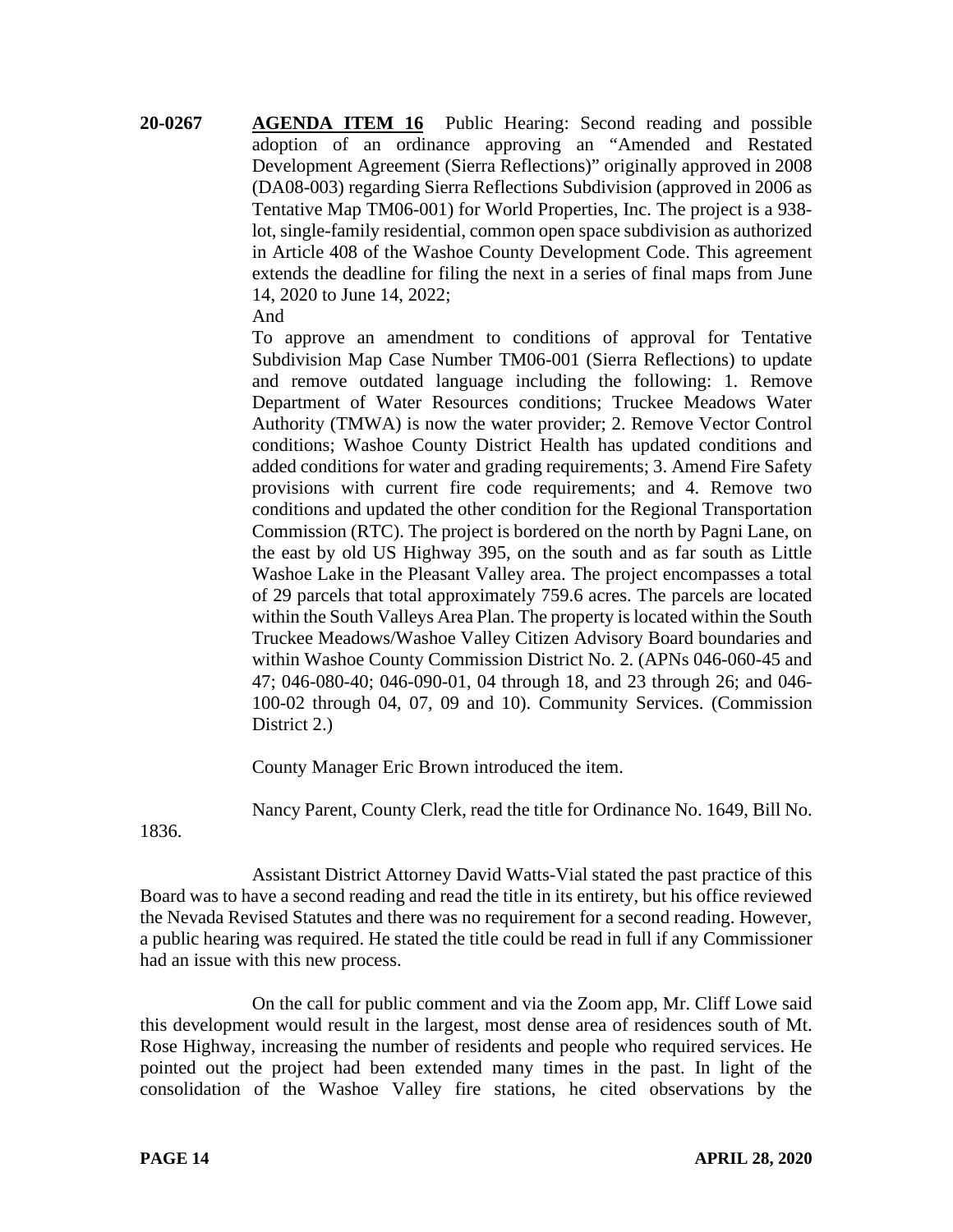Commissioners that people who did not want development should not expect to have a certain level of emergency services in the area. Allowing this developer an additional two years, Mr. Low opined, would provide the developer time to increase the population that was currently served by two fire stations in Washoe Valley.

On motion by Chair Lucey, seconded by Commissioner Hartung, which motion duly carried on a 5-0 vote, it was ordered that Ordinance No. 1649, Bill No. 1836, be adopted, approved, and published in accordance with NRS 244.100.

**20-0268 AGENDA ITEM 17** Public Hearing: Master Plan Amendment Case Number WMPA19-0009 (Reno-Stead Corridor Joint Plan) to remove all references of the Reno-Stead Corridor Joint Plan (RSCJP) from the North Valleys Area Plan and to sunset the RSCJP, changing all existing RSCJP master plan land use designations on four hundred and sixteen (416) parcels of land, totaling approximately 734.85 acres, from RSCJP designated Medium Density Suburban/Suburban Residential (MDS/SR) & Low Density Suburban/Rural Residential (LDS/RR) to Washoe County master plan category of Suburban Residential (SR); from RSCJP designated High Density Rural (HDR) to Washoe County master plan category of Rural Residential (RR); from RSCJP designated General Rural (GR) to Washoe County master plan category of Rural (R); from RSCJP designated General Commercial (GC) to Washoe County master plan category of Commercial (C); and from RSCJP designated Public & Semi-Public Facilities (PSP) and RSCJP designated Parks and Recreation (PR) to Washoe County master plan category of Open Space (OS). If adopted, the master plan amendment will take effect after a determination of conformance with the Truckee Meadows Regional Plan by the Truckee Meadows Regional Planning Commission.

AND

Regulatory Zone Amendment Case Number WRZA19-0009 (Reno-Stead Corridor Joint Plan) to adopt, subject to final approval of the associated master plan amendment and a favorable conformance review by the regional planning authorities, an amendment to the North Valleys Regulatory Zone Map, a component of the North Valleys Area Plan, to change the regulatory zone on all existing RSCJP land use designations on four hundred and sixteen (416) parcels of land, totaling approximately 734.85 acres, from RSCJP designated Medium Density Suburban/Suburban Residential (MDS/SR) to Washoe County regulatory zone of Medium Density Suburban (MDS-3 dwelling units/acre); from RSCJP designated Low Density Suburban/Rural Residential (LDS/RR) to Washoe County regulatory zone of Low Density Suburban (LDS- 1 dwelling unit/acre); from RSCJP designated High Density Rural (HDR) to Washoe County regulatory zone of High Density Rural (HDR-1 dwelling unit/2 acres); from RSCJP designated General Rural (GR) to Washoe County regulatory zone of General Rural (GR-1 dwelling unit/40 acres); from RSCJP designated General Commercial (GC) to Washoe County regulatory zone of General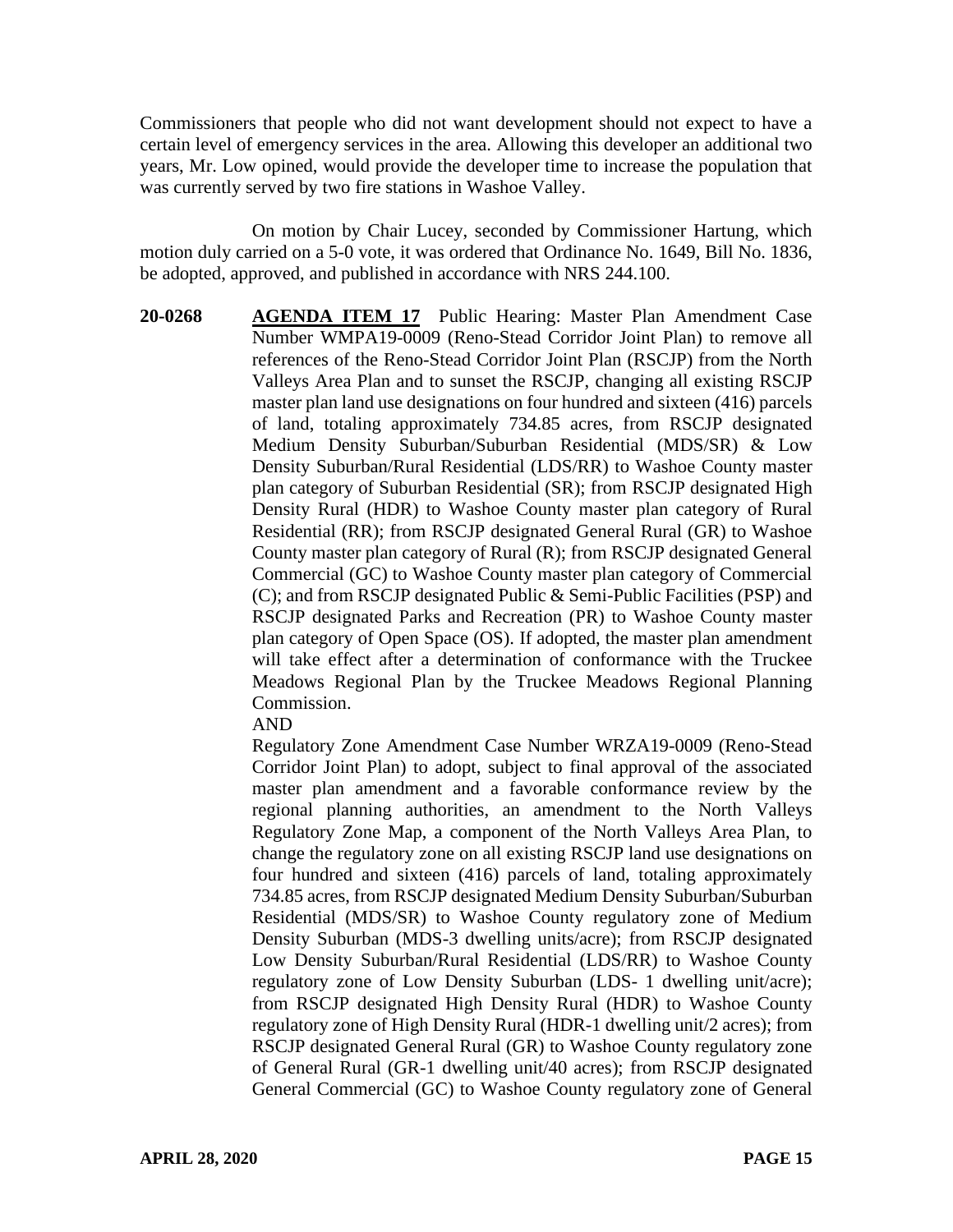Commercial (GC); from RSCJP designated Public and Semi-Public Facilities (PSP) to Washoe County regulatory zone of Public and Semi-Public Facilities (PSP); and from RSCJP designated Parks and Recreation (PR) to Washoe County regulatory zone of Parks and Recreation (PR). This is a request from Washoe County. The Reno-Stead Corridor Joint Plan (RSCJP) is located in various areas along portions of US-395, North Virginia Street, Red Rock Road, Lemmon Drive, & Seneca Drive (Horizon Hills). The area is located within the North Valleys Citizen Advisory Board boundaries and within Washoe County Commission District No. 5. AND

If approved, authorize the Chair to sign the resolutions to that effect. This item is being brought forward to conform the applicable property designations to the recently adopted 2019 Truckee Meadows Regional Plan, which eliminated the RSCJP from the plan. Community Services (Commission District 5.)

County Manager Eric Brown introduced the item.

On the call for public comment, County Clerk Nancy Parent read an email from Ms. Monique Herbst. In it, Ms. Herbst spoke about a possible designation change to the Stead Corridor Joint Plan in the Washoe County Master Plan. She expressed disappointment about the City of Reno not listening to her concerns and she thought not enough studies had been conducted related to fires, floods, and other natural disasters in the area. She opined the proposed warehouses in Horizon Hills would negatively impact the residents and wildlife in the area. She asked the Commissioners to postpose their decision, go to the water tank in Horizon Hills, and look down at the small community. She expressed concern about the danger of having only one way in and one way out.

Via the Zoom app, Mr. Ed Lambdin stated he was not sure how this would affect his property. He wondered whether the proposal was related to the Red Rock Commercial Center, which was directly connected to his property. He requested an answer from staff. Assistant District Attorney David Watts-Vial stated a response could be made to the public commenter if the question was on topic because this was a public hearing. Assistant County Manager Dave Solaro stated this proposal had no connection to the property Mr. Lambdin referenced.

Commissioner Hartung wondered whether this item was a housekeeping matter to clean up language. Mr. Solaro indicated the adoption of the Truckee Meadows Regional Plan update did not include the Reno/Stead Corridor Joint Plan Area, so staff was removing that plan from the North Valleys Master Plan.

On motion by Commissioner Hartung, seconded by Commissioner Herman, which motion duly carried on a 5-0 vote, it was ordered that Agenda Item 17 be approved.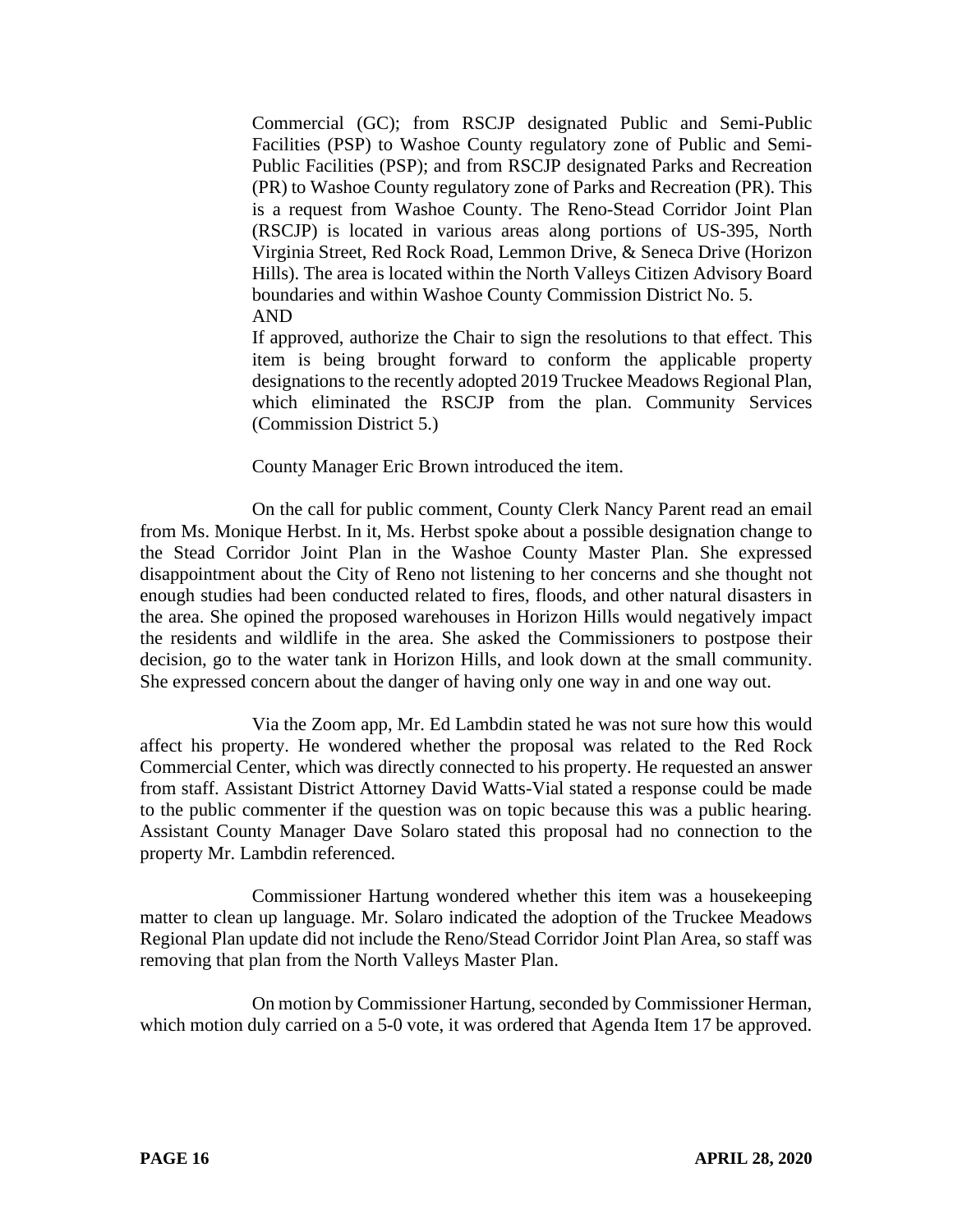**20-0269 AGENDA ITEM 18** Public Hearing: To approve and authorize the chair to sign a resolution initiating an amendment to the Truckee Meadows Regional Plan-Map 3, Regional Utility Corridors & Sites-in order to establish a new connection line from the generation point at APN 074-040- 61 to the NV Energy line at APN 074-040-060 for Fish Springs Ranch, LLC. The line will connect the new 300-megawatt Fish Springs Solar energy generation facility/farm to the NV Energy power grid. The solar energy farm will operate on 2,191 noncontiguous acres in the vicinity of southeastern Honey Lake Valley approximately 45 miles north of Reno, at APNs 074-040-15, 23, 24, 56, 57, 58, 61; 074-420-07, 11, 14, 15, 16; 074- 070-16, 28, 72, 73, 74, which has already been approved as a special use permit WSUP20-0001 by the County Planning Commission and is awaiting review and approval/conformance by the regional planning authorities as a project of regional significance. If approved, this separate but related resolution initiating an amendment to the regional utility corridor map for the solar farm's connection line will also be subject to approval by the regional planning authorities. Community Services. (Commission District 5.)

County Manager Eric Brown introduced the item.

Commissioner Hartung said the Board's approval of the Dodge Flats Solar Project resulted in a reduction of approximately 510,000 tons of carbon dioxide emissions. He stated this was a larger project which would remove more tons of emissions and create many jobs. He was supportive of this project moving forward.

There was no response to the call for public comment.

On motion by Commissioner Herman, seconded by Commissioner Hartung, which motion duly carried on a 5-0 vote, it was ordered that Agenda Item 18 be approved.

**20-0270 AGENDA ITEM 19** Public Hearing: Master Plan Amendment Case Number WMPA19-0008 and Regulatory Zone Amendment Case Number WRZA19-0008 (Sparks SOI Rollback) - The Washoe County Commission will affirm, reverse, or modify the decisions of the Planning Commission that recommended the approval of the following items:

> 1. Subject to a finding of conformance with the regional plan by the regional planning authorities to approve a Master Plan Amendment WMPA19-0008 (Sparks SOI Rollback) on behalf of Washoe County assigning Washoe County master plan land use designation on 1,180 parcels that have been removed from the City of Sparks' Sphere of Influence and returned to Washoe County's jurisdiction, changing all City of Sparks Land Use (LU) designations to the equivalent Washoe County master plan category (MPC) as follows in accordance with the Regional Plan:

> a. Sparks LU Large Lot Residential to Washoe County Master Plan Category (MPC) Rural Residential.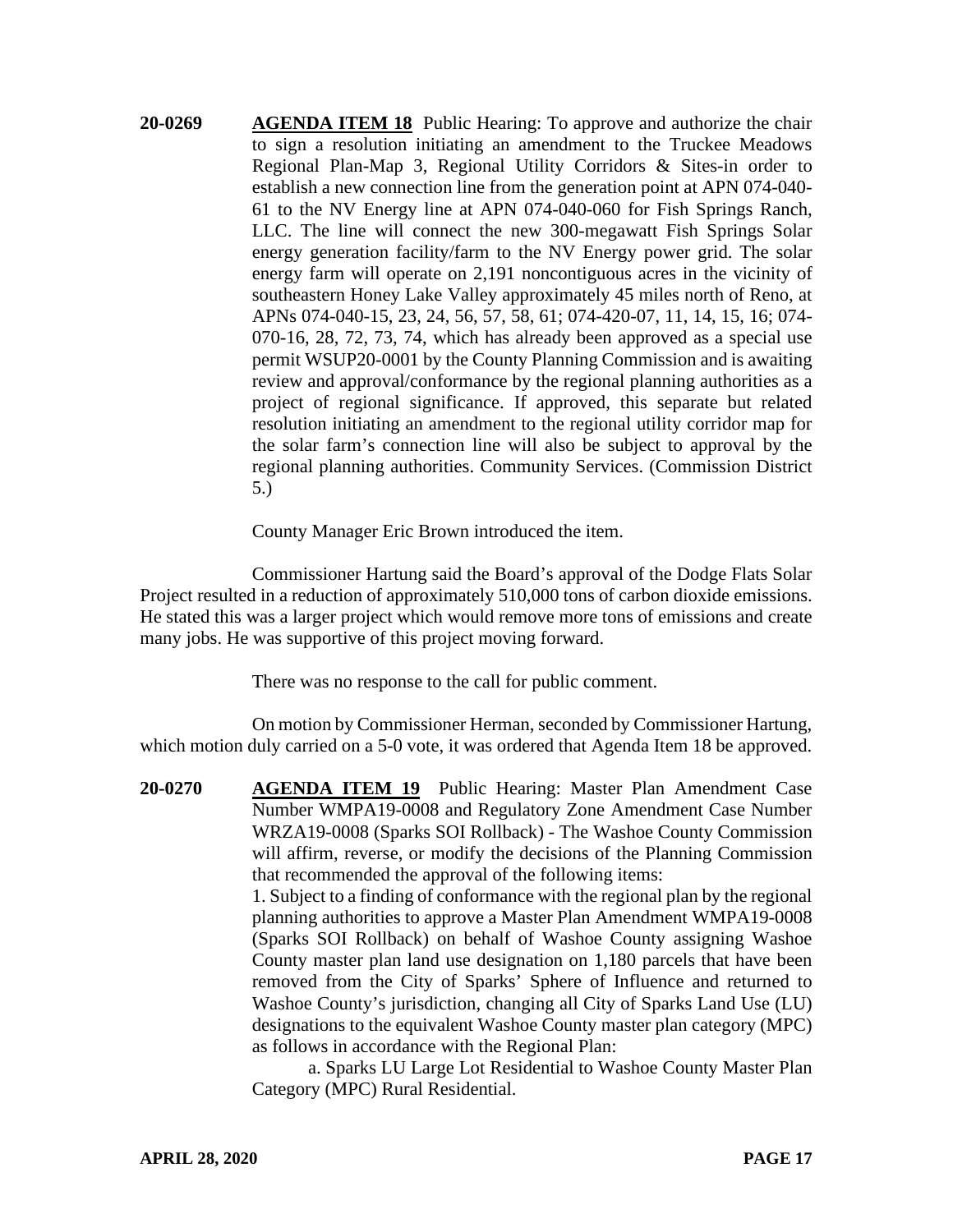b. Sparks LU Large Lot Residential, Low Density Residential, and Intermediate Density Residential to Washoe County MPC Suburban Residential.

c. Sparks LU Multi-family Residential to Washoe County MPC Urban Residential.

d. Sparks LU Community Facilities to Washoe County MPC Open Space.

e. Sparks LU Commercial to Washoe County MPC Commercial.

If adopted, the master plan amendment will take effect after a determination of conformance with the Truckee Meadows Regional Plan by the Truckee Meadows Regional Planning Commission.

AND

2. Subject to final approval of the associated master plan change, to approve Regulatory Zone Amendment WRZA19-0008 (Sparks SOI Rollback) on behalf of Washoe County for the purpose of assigning Washoe County regulatory zones on 1,180 parcels that have been removed from the City of Sparks' Sphere of Influence (SOI) and returned to Washoe County's jurisdiction. The subject properties will be assigned the most appropriate regulatory zone within its proposed master plan category based on its current land use and lot size. The existing regulatory zones are as follows:

a. Third Rural Conservation Agricultural District (A7),

b. First Rural Conservation District (A5),

c. Second Agricultural District (A2),

d. First Agricultural District (A1),

e. Second Estates District (E2),

f. First Estates District (E1),

g. General Commercial Non Residential District (C2),

h. General Rural (GR),

i. Medium Density Suburban (MDS),

- j. High Density Suburban (HDS),
- k. Low Density Urban (LDU).

The proposed regulatory zones are as follows:

a. Low Density Suburban/2 (LDS/2),

b. Medium Density Suburban/4, (MDS/4),

c. High Density Suburban (HDS),

d. Low Density Urban (LDU),

e. General Commercial (GC),

f. Public and Semi-Public Facilities (PSP),

g. Parks and Recreation (PR).

#### AND

3. If approved, authorize the Chair to sign the resolutions to that effect. The areas affected are generally: All parcels accessed via Ponderosa Drive.

Generally, the parcels bound by Sullivan Lane to the east, Wedekind Road to the south, Charolaise Circle to the west, and Isle of Skye Drive to the north.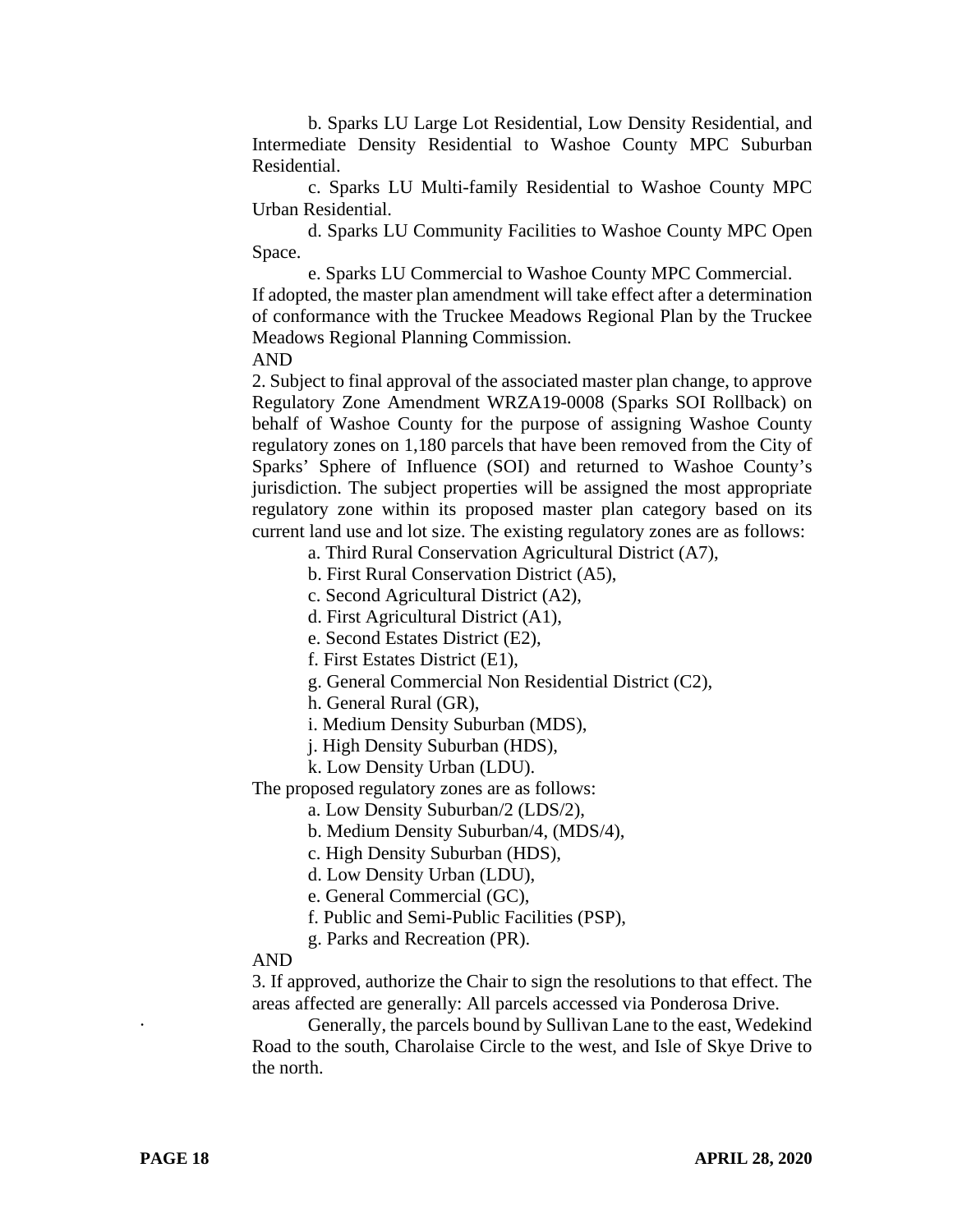Generally, parcels accessed by Anthony Place, Weems Way, and via Moorpark Court from the north.

Generally, parcels bound by Wildcreek Golf Course to the west; Federal land to the north; Orr Ditch, Skyridge Lane North McCarran Blvd., and Wedekind Road to the south and east.

All parcels within the Sunset View Rancho Estates 2 subdivision at the terminus of East Prater Way.

Generally, the parcels bound by Sparks Blvd. to the west, Shadow Lane to the south, Country Circle to the east and Satellite Drive to the north.

Generally, parcels to the west of Pyramid Highway between Los Altos Parkway and Golden View Drive that are not Federal lands.

Generally, the parcels east of Pyramid Highway bound by Los Altos Parkway to the south, Ebbet's Pass Drive and Orr Ditch to the east, and Kiley Parkway to the north.

Lazy Five Park and Jesse Hall Elementary School.

Generally, the areas accessed via Dolores Drive that are not already within Washoe County.

Generally, the parcels accessed via Baldwin Way.

Generally, parcels abutting the 2680 ft. of Eaglenest Road when accessed via La Posada Drive to the North. Community Services. (Commission Districts 3, 4, and 5.)

County Manager Eric Brown introduced the item.

Commissioner Hartung thought this was a housekeeping item stemming from the City of Sparks rolling back the sphere of influence (SOI) boundary lines in the Regional Plan.

On the call for public comment, County Clerk Nancy Parent read an email from Mr. Bob Davis and Ms. Linda Davis. In it, they indicated they were property owners impacted by the action to place them in the SOI of Sparks; they sought to be placed back in the rural residential area of the County. A copy of the email was placed on the record.

Ms. Parent read an email from Mr. Robert Peterson and Ms. Mary O'Donnell. In it, they expressed concern about property behind her home in Sparks, which was proposed to change to Washoe County zoning. They stated their well water was hard but had no bacteria or nitrates. They were afraid placing those parcels on wells would cost her and her neighbors \$20,000 to \$30,000 to put in deeper wells. They feared the ground would be contaminated if the parcels were put on septic systems, which would be a potential health risk to everyone in the area. They expressed concern that emergency response times would be compromised, and a satellite police station and a fire station might be necessary if the proposal was approved. A copy of the email was placed on record.

Ms. Parent read an email from Jessica Cisneros, Executive Director of Safe Embrace, a safe house for survivors of domestic and sexual violence. Ms. Cisneros wanted the Board to understand how imperative their services were to the community. She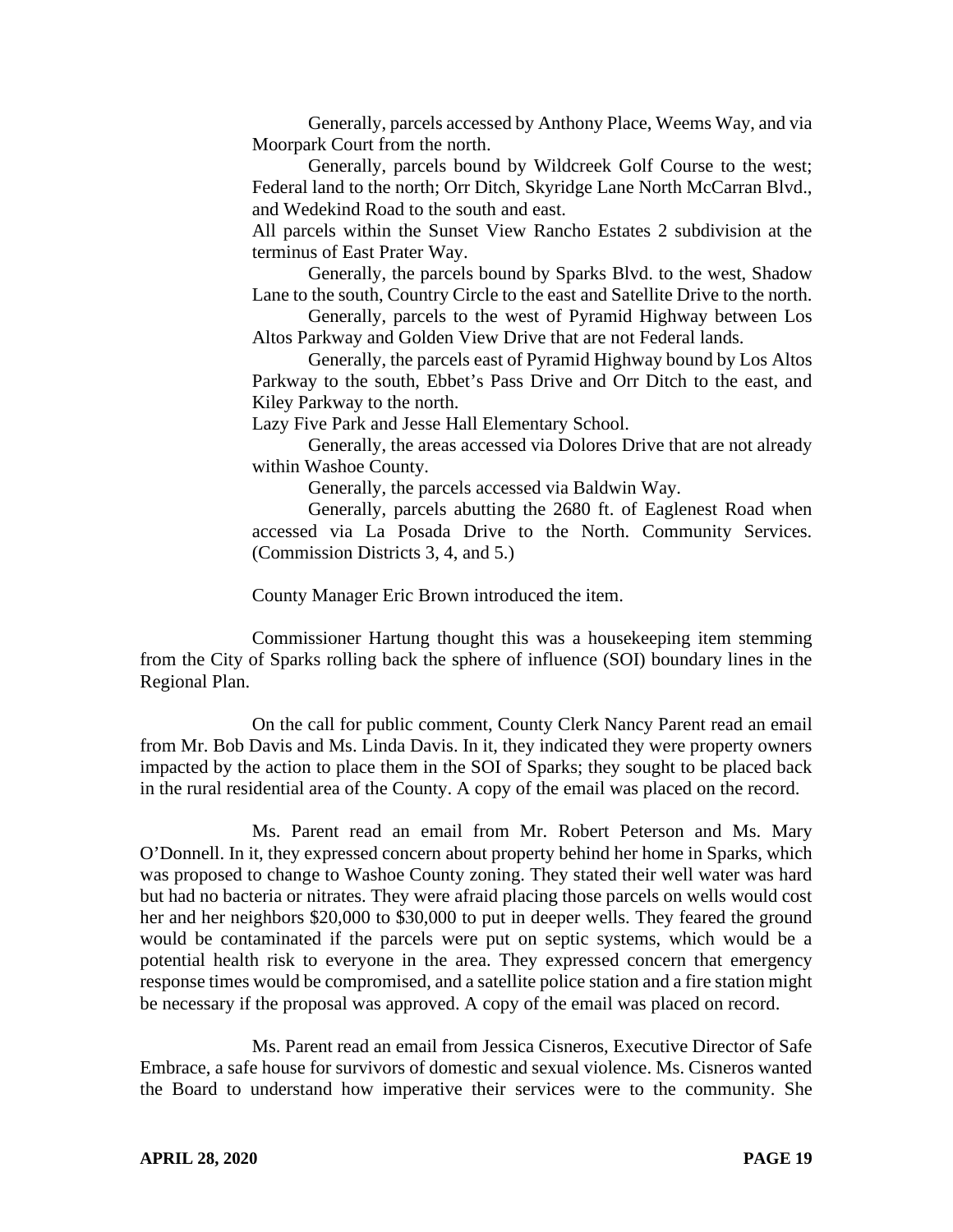expressed frustration about a small group of neighbors that did not want them to provide services in that location, and that the address of the safe house had been mentioned publicly, putting residents at risk. She explained the need for the facility and said there was a consistent waiting list of 12 to 21 individuals and their children in need of a safe house. She stated Nevada ranked fourth in the nation for female victims being murdered by male offenders. She provided additional statistics related to homicides that occurred because of domestic violence and homicides involving guns. She emphasized that Safe Embrace worked with Washoe County and the City of Sparks to ensure the change from group home to group care facility was approved. Due to the length of Ms. Cisneros' email, the rest of her comments were placed on the record.

Commissioner Jung asked for staff to address the impacts to Safe Embrace's ability to function. Assistant District Attorney David Watts-Vial thought this should be addressed by staff. Assistant County Manager Dave Solaro stated he had been following the Safe Embrace item, which the County inherited from the City of Sparks. He indicated there would be no changes to the operation of Safe Embrace with this action.

On motion by Chair Lucey, seconded by Commissioner Herman, which motion duly carried on a 5-0 vote, it was ordered that Master Plan Amendment WMPA19- 0008 (Sparks SOI Rollback) be adopted assigning Washoe County master plan land use designation on 1,180 acres that have been removed from the City of Sparks' Sphere of Influence and returned to Washoe County's jurisdiction, and, subject to approval of the associated master plan change, Regulatory Zone Amendment WRZA19-0008 (Sparks SOI Rollback) be approved for the purpose of assigning Washoe County regulatory zones on 1,180 parcels that have been removed from the City of Sparks' Sphere of Influence and returned to Washoe County's jurisdiction, and the Chair be authorized to sign the resolutions to that effect. Any and all Resolutions are attached hereto and made a part of the minutes thereof.

**20-0271 AGENDA ITEM 20** Public Hearing: Appeal of the Washoe County Planning Commission's denial of Regulatory Zone Amendment Case Number WRZA19-0010 (Highland Village) to amend the Sun Valley Regulatory Zone Map, a component of the Sun Valley Area Plan, to change the regulatory zone on two (2) parcels (APN:  $508-020-41 \& 43$ ) totaling 54.5 acres from Low Density Suburban (LDS) (1 dwelling unit/acre maximum) and General Rural (GR) to High Density Suburban (HDS) (7 dwelling units/acre maximum) with the 3 acres that are currently GR to remain GR. The applicant is Regal Holdings of Nevada LLC for the owner Charles J. Fornaro, et al. for the two parcels, which are located on the northside of Highland Ranch Pkwy and north of Midnight Drive. And, if approved, authorize the chair to sign a resolution to this effect. Community Services (Commission District 5.)

County Manager Eric Brown introduced the item.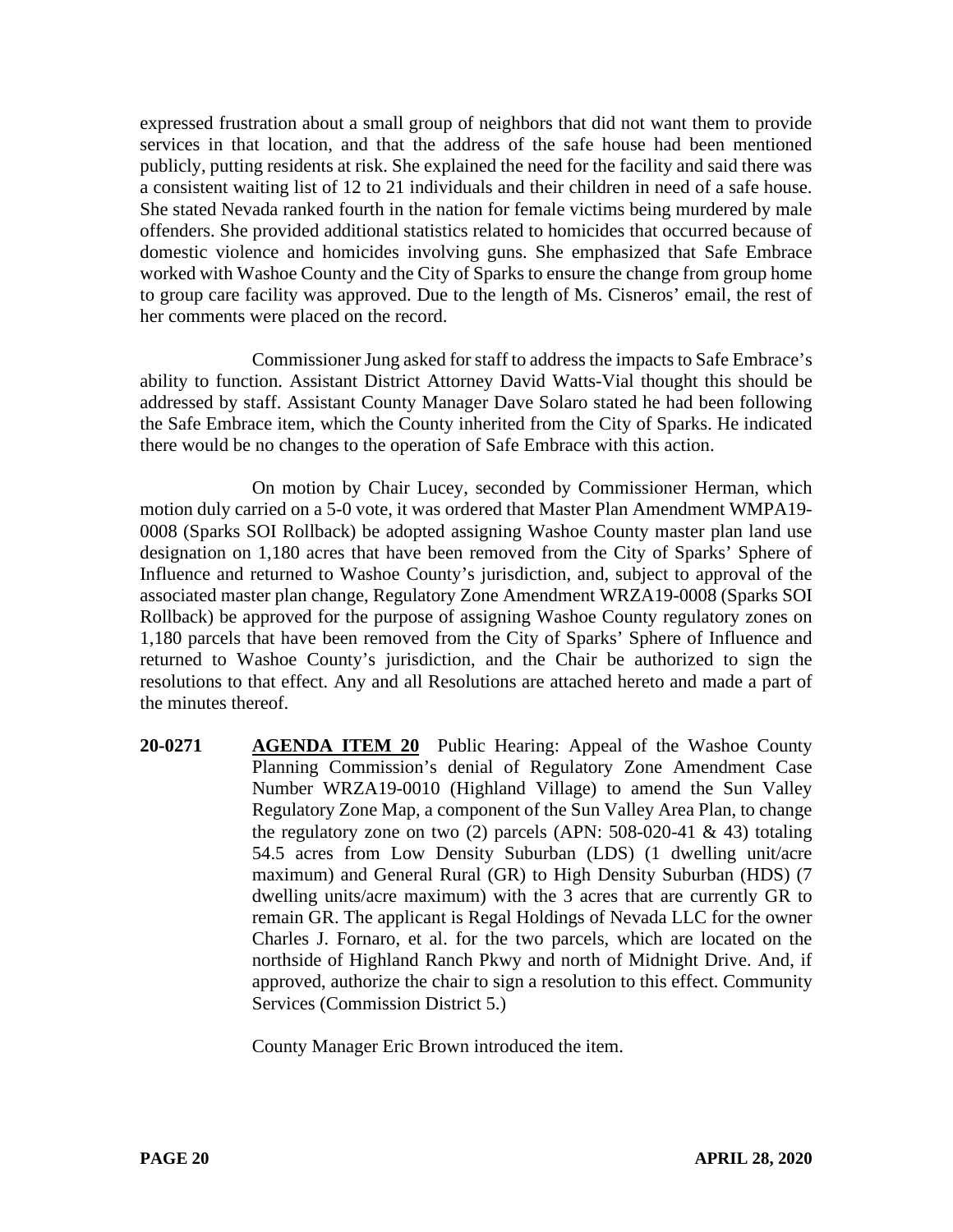Chair Lucey stated this was an appeal that was denied by the Washoe County Planning Commission (PC).

Via the Zoom app, Planner Julee Olander conducted a PowerPoint presentation and reviewed slides with the following titles: Vicinity Map; Request (2 slides); Analysis; Planning Commission; Water & Sewer Facilities; Roadways; School Facilities; Reviewing Agencies; and Possible Motion. She stated the Master Plan Land Use and Transportation Element Policy (LUT 3.3) limited residential development to five singlefamily homes per acre even though this proposal would change the zoning to high density, that would allow seven units per acre; units per acre could not exceed the Master Plan LUT 3.3. She indicated this was not brought up at the Planning Commission meeting.

Via the Zoom app, Appellant John Krmpotic conducted a PowerPoint presentation, a copy of which was placed on file with the Clerk, and reviewed slides with the following titles: 3 key points of support; Further support; and a map of the Sun Valley Planning Area. He stated LUT 3.3 limited this site to five single-family homes per acre. He said he had shared this with the Board and the community, and the developers were asking for 4.2 homes per acre, which was lower than the Master Plan.

On the call for public comment, a voicemail from Ms. Carol Burns was played in Chambers. She stated she represented the original area of the Sun Valley community from El Rancho Drive to Seventh Street. Within that area on Sun Valley Boulevard, there were five traffic signals and excessive air pollution from car emissions. She indicated many commuters utilized Highland Ranch Road to avoid congestion on Pyramid Way and access I-395 through Sun Valley. She referred to an article from the *Reno Gazette-Journal* where the American Lung Association stated air pollution was one of the factors for illness in elderly individuals. She opined new development would increase traffic and pollution issues. She noted the State did not require improvements outside of the development area and wanted that addressed at the next State Assembly by putting more responsibility where it belonged. She spoke about the Chairman of the Sun Valley Citizen Advisory Board (SVCAB) and pointed out one issue with development was children having to cross large, congested streets to reach school. She wondered whether the County could afford to bus these children to school to ensure their safety. She indicated the SVCAB voted for medium, not high density. She expressed frustration about the condition of the road from Parr Boulevard to Spanish Springs and opined it had been neglected for many years. She claimed the owners of the Highland Village property lived in Pennsylvania and had no vested interest in the community.

County Clerk Nancy Parent read emails from Ms. Judy Jensen, Ms. Darlene Perkins, Mr. Jeffrey Neumann, Ms. Allison Smith, Ms. Tiffany Seaman, Mr. Nick Gopen, Ms. Sherry Fairchild, Ms. Ruth Carson, Ms. Janella Jerome-Robbins, Ms. Virginia Edwards, Ms. Judy Hilbish and Mr. Karl Estridge, Ms. Carmen Ortiz, Ms. Theresa Antisdel and Mr. Brent Antisdel, and Mr. Bruce Ferrell. Ms. Parent originally misattributed the comments submitted by Ms. Ortiz, Mr. and Ms. Antisdel, and Mr. Ferrell, but read their emails correctly including their signatures. Complete copies of all emails submitted and read were placed on the record.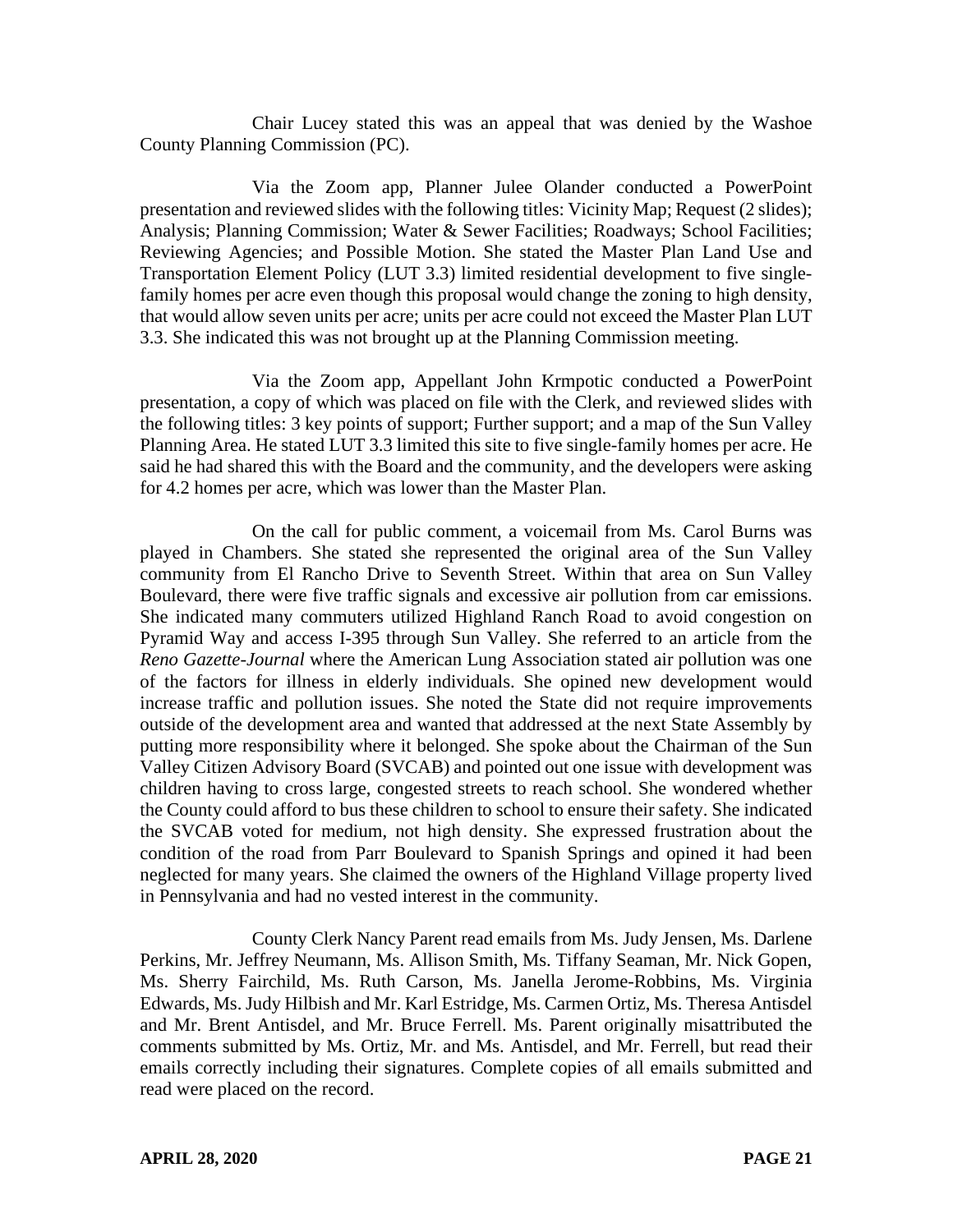Each individual opposed the zoning changes and their concerns included: an increase in traffic; safety concerns for children crossing congested streets; general wear and tear on already compromised roads; the desire for open land to remain open; the already high congestion in the area; project approval allowing too many homes per acre; the inappropriateness of multi-family homes above homeowners; the seismic earthquake activity experienced in the area; illegal dumping; vandalism and graffiti; the lack of support from County agencies; the need for additional infrastructure for existing residents; poor water pressure and high water bills; the desire for retail businesses located in Sun Valley to bring more tax dollars; the failure to improve infrastructure after denial by the PC; the adequate amount of affordable housing being developed; the lack of law enforcement staff to enforce speed limits; a lack of evidence that the housing in this development would be affordable; the opposition of residents; and the use of residential streets as a shortcut to Highland Ranch Boulevard.

Commissioner Herman stated she had many constituents contact her with concerns about the development being high density. She did not believe more than five homes could be placed on the proposed property. She said medium density was appropriate and fair.

Vice Chair Berkbigler wondered about the PC's inability to find compatible land use in the subject area. She indicated medium density properties in this area had up to five units per acre and the developer stated they wanted zoning for 4.5 units per acre. She thought the findings could be made by the Board and did not understand the PC's denial of the proposal. She stated she supported the proposal as written.

Commissioner Hartung stated people wanted the space left open but it was private property. He expressed concern about zoning the development as high density because it would allow up to seven dwellings per acre; if the property changed hands before it was developed, it would carry the allowance for the maximum number of dwellings. He feared the County would have no control over zoning and land use if this was approved as written.

Chair Lucey understood the high density classification allowed up to seven units per acre but it was superseded by the Master Land Use and LUT 3.3, which would only allow for five units per acre. He asked Ms. Olander whether the LUT would expire. Ms. Olander stated it was in the Master Plan, which was being reviewed, and she could not guarantee it would continue to be included in the plan.

Mr. Krmpotic indicated the developer had no intention to build more than 4.2 units per acre and had explained that to the Planning Department. A substantial amount of money was spent to determine that the maximum capacity of the property was 4.2 units per acre due to the terrain. He stated he would be happy to go before the PC to specifically request a maximum of 4.2 units per acre.

Chair Lucey indicated improvements to Highland Ranch Road were not in the 2040 Regional Transportation Commission Plan. He expressed concern about traffic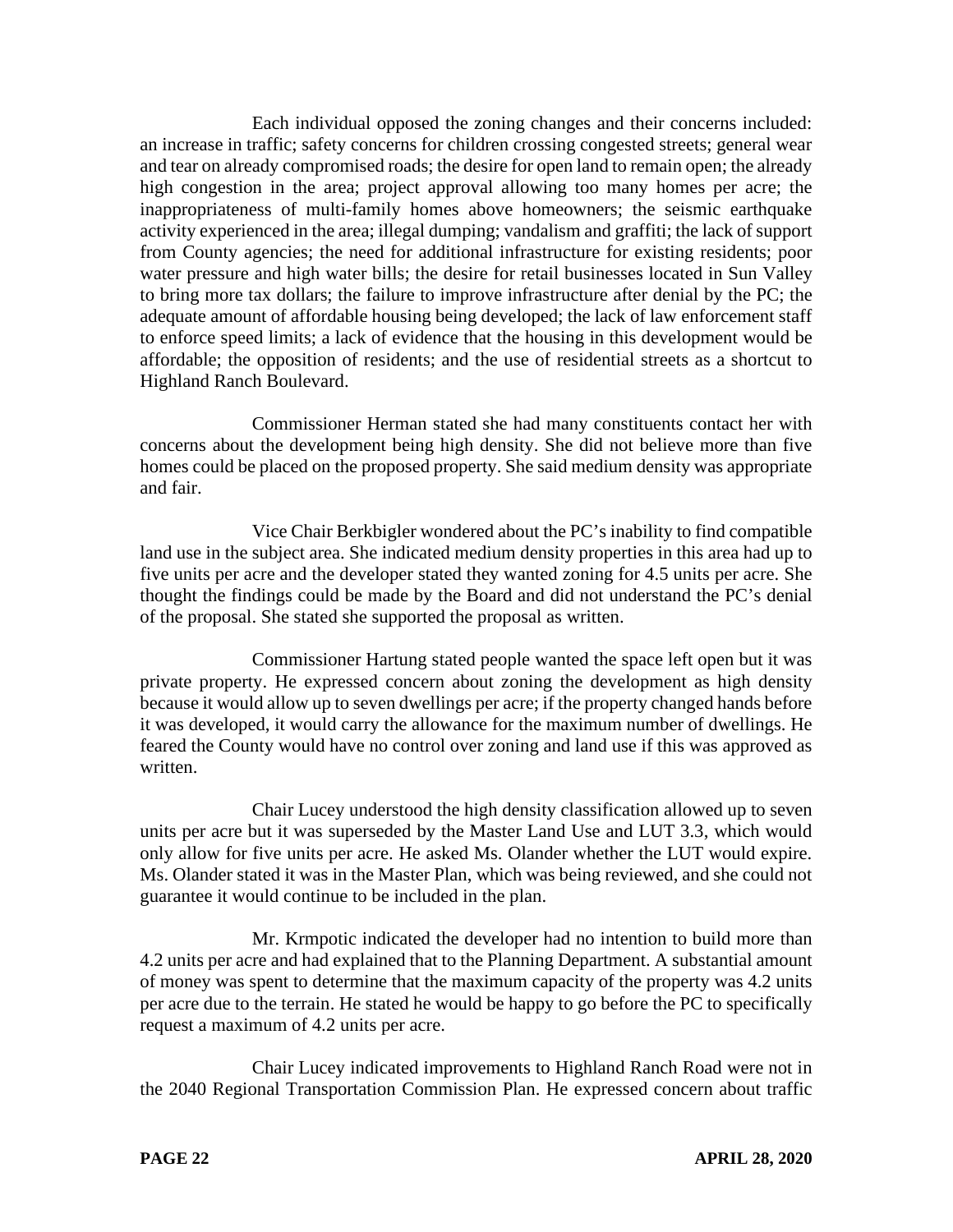issues if the development was approved for high density. He opined medium density was appropriate for the area.

Chair Lucey reviewed the options for the appeal provided in the staff report.

Commissioner Herman thought a motion could limit the property to 4.2 units per acre. Assistant District Attorney David Watts-Vial stated the Board could move to remand this appeal to the PC for an amendment and an application paired with a development agreement to not seek more than 4.2 units per acre. He said it would be a binding agreement and could not be changed once approved.

Commissioner Hartung thought development at the Old Quarry property in Sparks would require improvements to Highland Ranch Road where it crossed to Sparks Boulevard. He indicated that would change the traffic pattern and flows.

Chair Lucey thought the applicant's development agreement would result in a traffic study, which he thought could add some clarity for Sun Valley residents.

Commissioner Hartung said it would provide comfort to know the exact number of units to be placed on an acre.

Mr. Krmpotic stated changing the plans from 4.2 units per acre to three units per acre would change the economics of this project and the house prices. He said the developers would go back to the PC to propose an agreement for 4.2 units per acre and hopefully gain its support. He noted it was a conventional zoning route and he did not think it would be necessary to change the development plans.

Vice Chair Berkbigler thought COVID-19 could change housing needs. She hoped people would return to work again soon and people would need housing because there was not enough. She stated she supported the developer taking a development agreement back to the PC to specify 4.2 units per acre.

Ms. Olander remarked that the development agreement would go before the Board of County Commissioners. Mr. Watts-Vial clarified the process would be a denial with a remand to the PC. The PC would then review the development agreement and it would come back to the Board of County Commissioners as an ordinance for Board approval.

On motion by Vice Chair Berkbigler, seconded by Commissioner Herman, which motion duly carried on a 5-0 vote, it was ordered that the appellant's application be denied and be remanded back to the Planning Commission for a development agreement to address the 4.2 units per acre issue.